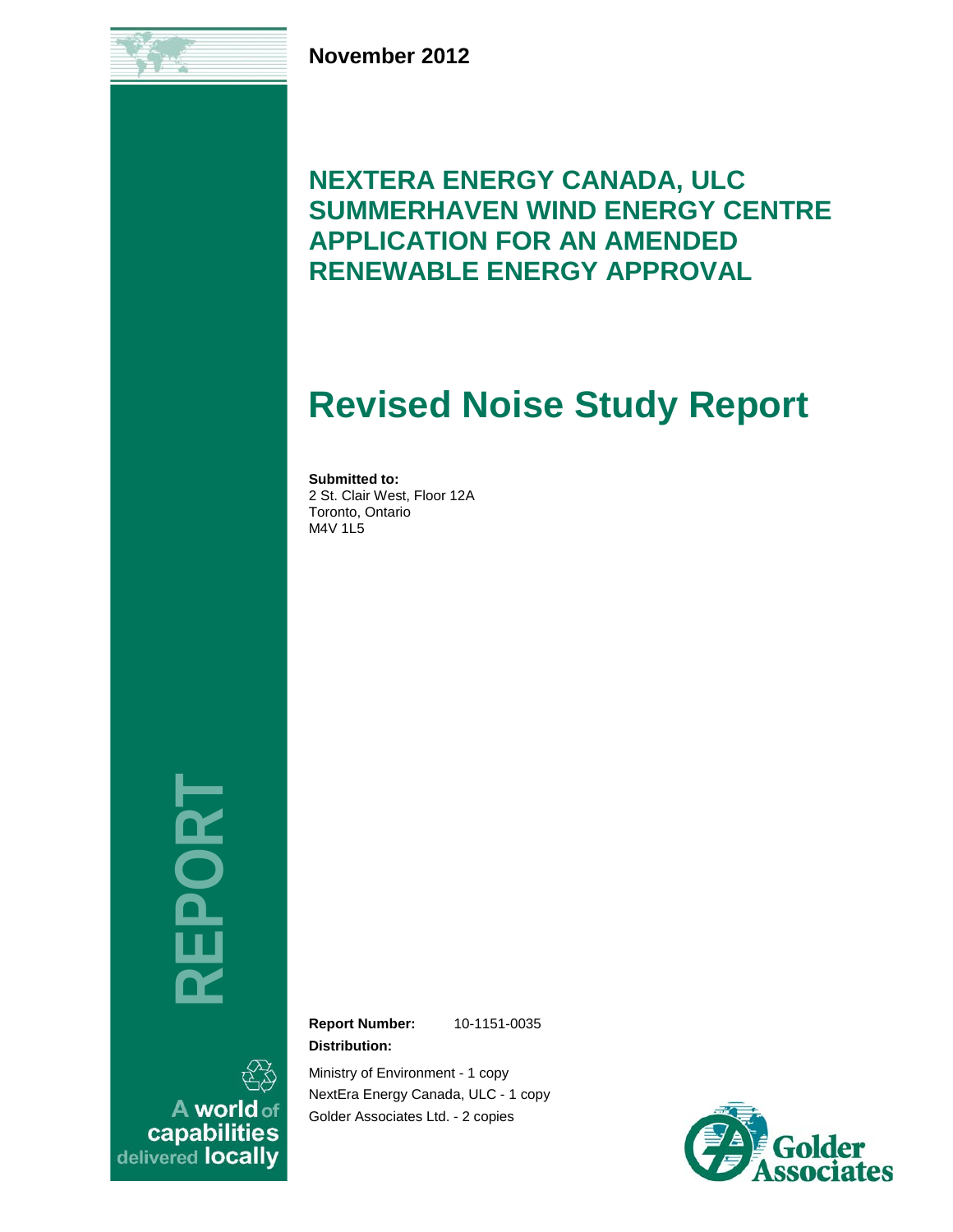

## **Version Control**

| Rev. | Date          | <b>Revision Description</b>                                                                                                                                                                                                                                                                             | <b>Reviewer Initials</b> |
|------|---------------|---------------------------------------------------------------------------------------------------------------------------------------------------------------------------------------------------------------------------------------------------------------------------------------------------------|--------------------------|
| 1.0  | August 2011   | Original NSR for REA Application                                                                                                                                                                                                                                                                        | JT                       |
| 2.0  | November 2012 | Revised NSR prepared for Amended REA Application<br>Selection of smaller turbines to replace a number<br>$\overline{\phantom{a}}$<br>of approved turbines<br>Repositioning of 1 turbine from approved layout<br>۰<br>Incorporation of available information from other<br>wind projects in the vicinity | JT                       |
|      |               |                                                                                                                                                                                                                                                                                                         |                          |
|      |               |                                                                                                                                                                                                                                                                                                         |                          |
|      |               |                                                                                                                                                                                                                                                                                                         |                          |

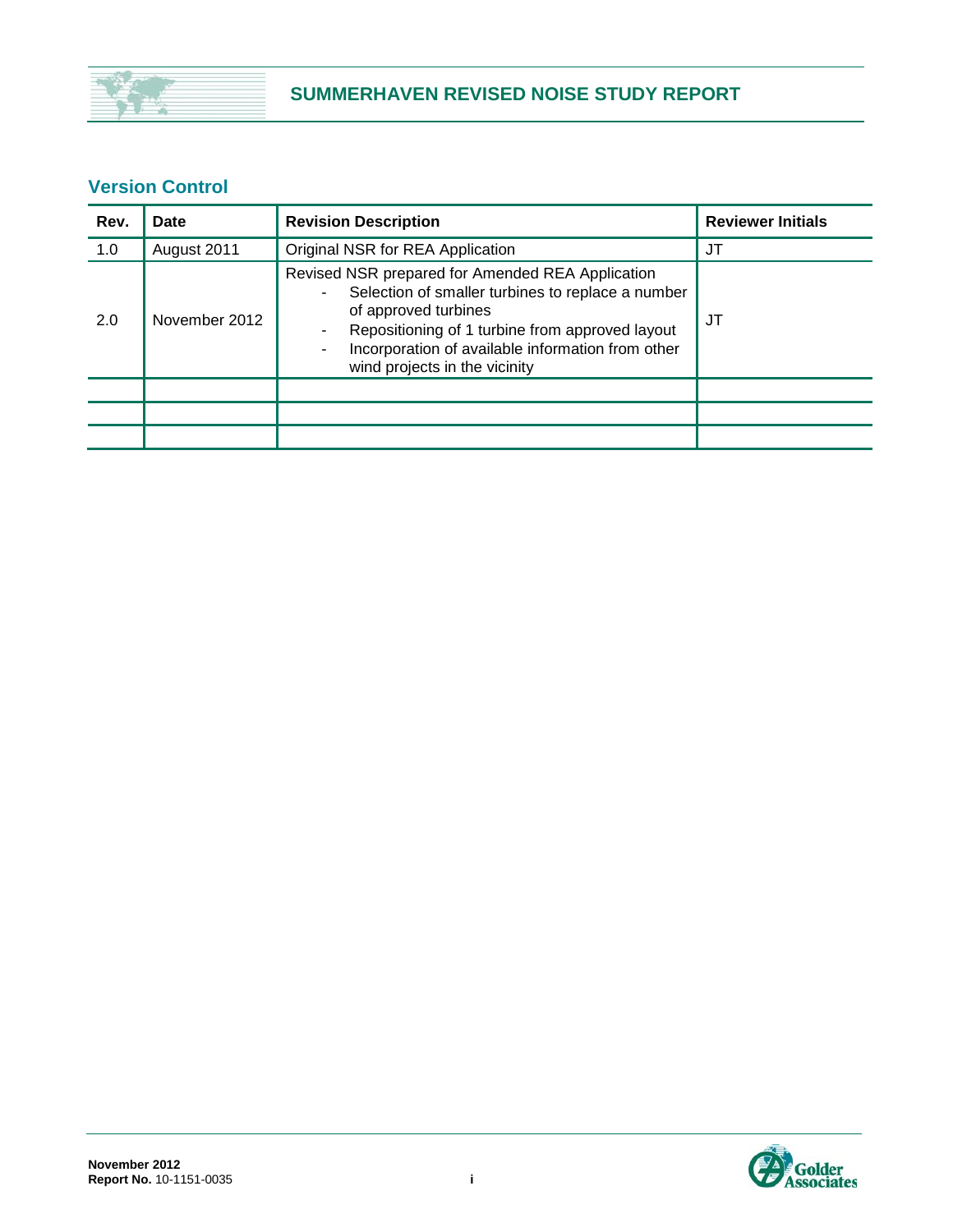

# **Table of Contents**

| 1.0 |       |  |
|-----|-------|--|
|     | 1.1   |  |
| 2.0 |       |  |
| 3.0 |       |  |
| 4.0 |       |  |
|     | 4.1   |  |
|     | 4.2   |  |
| 5.0 |       |  |
|     | 5.1   |  |
|     | 5.2   |  |
|     | 5.3   |  |
|     | 5.4   |  |
|     | 5.5   |  |
|     | 5.6   |  |
| 6.0 |       |  |
|     | 6.1   |  |
|     | 6.2   |  |
|     | 6.2.1 |  |
| 7.0 |       |  |
| 8.0 |       |  |

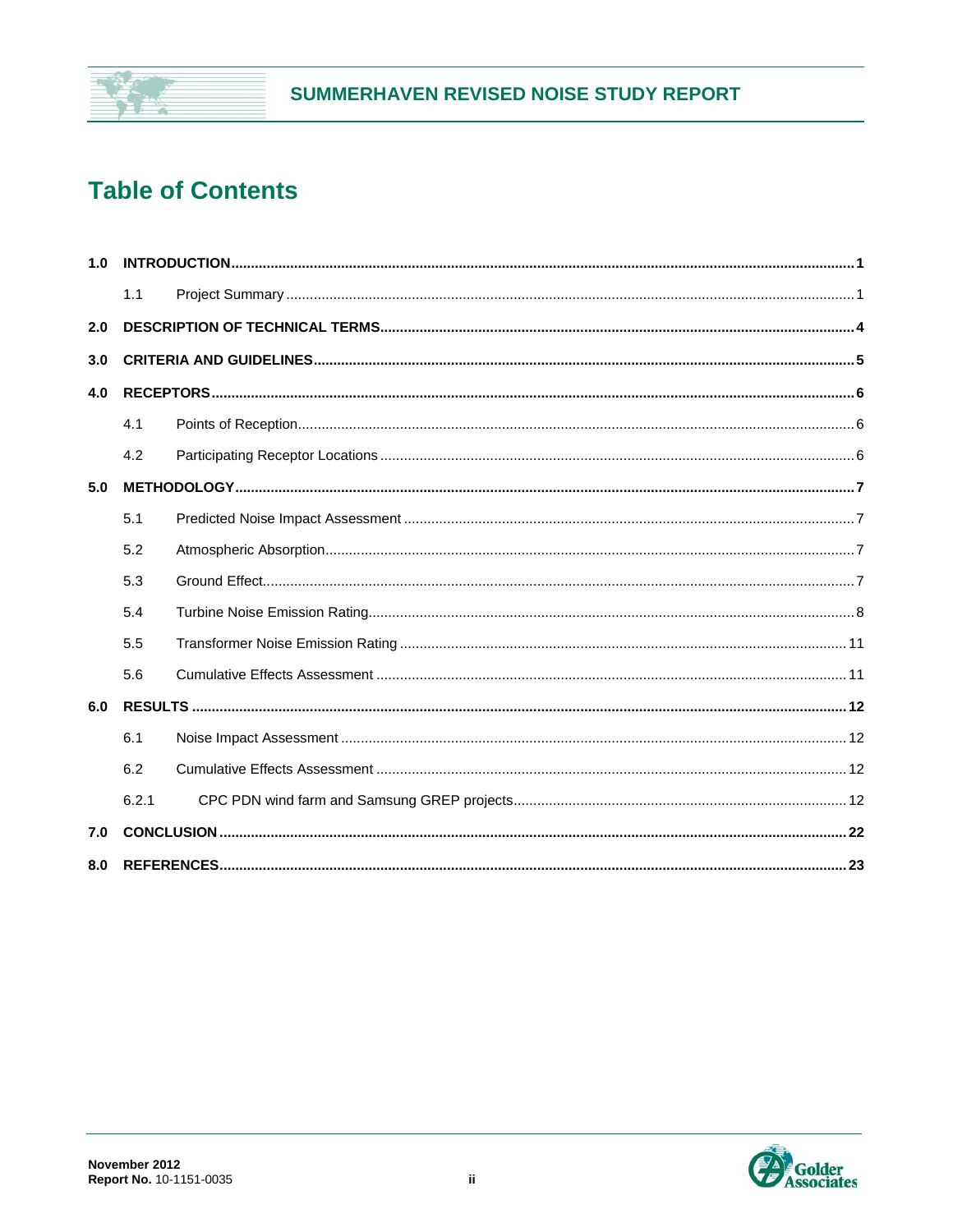

## **SUMMERHAVEN REVISED NOISE STUDY REPORT**

#### **TABLES**

| Table 12: Capital Power Corporation Port Dover and Nanticoke Wind Project Wind Turbine Locations 13           |  |
|---------------------------------------------------------------------------------------------------------------|--|
| Table 13: Samsung Renewable Energy Inc. Grand Renewable Energy Park Wind Turbine Locations  14                |  |
| Table 14: Samsung Renewable Energy Inc. Grand Renewable Energy Park - Solar Farm Transformer Locations 15     |  |
| Table 15: Samsung Renewable Energy Inc. Grand Renewable Energy Park - Solar Farm Inverter Locations  16       |  |
| Table 16: Capital Power Corporation Port Dover and Nanticoke Wind Project Substation Transformer Location  19 |  |
| Table 17: Samsung Renewable Energy Inc. Grand Renewable Energy Project Substation Transformer Location  19    |  |
|                                                                                                               |  |
|                                                                                                               |  |
|                                                                                                               |  |
|                                                                                                               |  |
|                                                                                                               |  |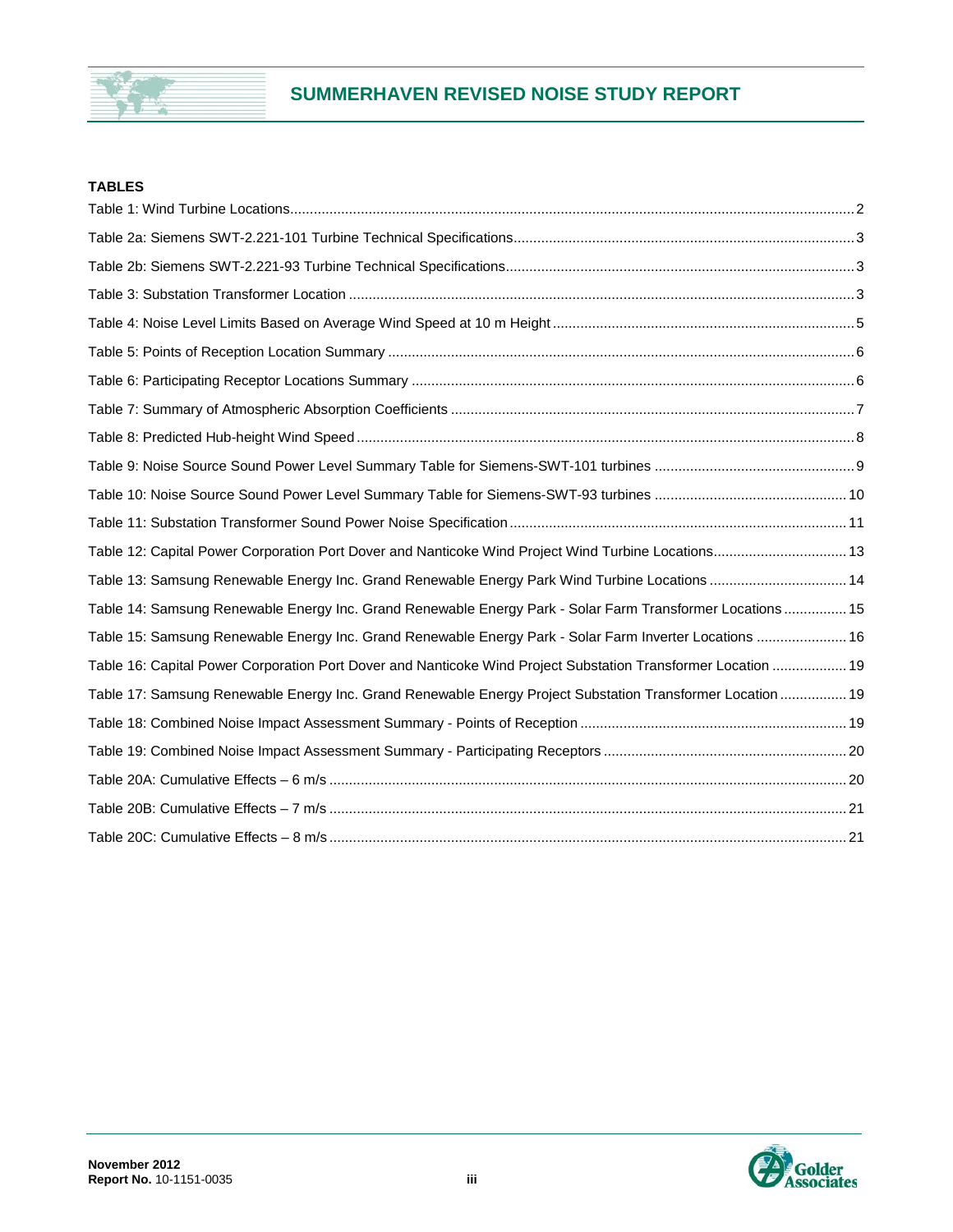

#### **FIGURES**

Figure 1: Project Area Figure 2a: Noise Modelling Receptors Figure 2b: Noise Modelling Receptors Figure 2c: Noise Modelling Receptors Figure 2d: Noise Modelling Receptors Figure 2e: Noise Modelling Receptors Figure 2f: Noise Modelling Receptors Figure 2g: Noise Modelling Receptors Figure 3: Cumulative Effects Figure 4a: Modelling Results – 6m/s Figure 4b: Modelling Results – 7m/s Figure 4c: Modelling Results – 8m/s

#### **APPENDICES**

**APPENDIX A** Project Area Land Use

**APPENDIX B** Low Noise Acoustic Emission

**Supporting Documents (CD)**

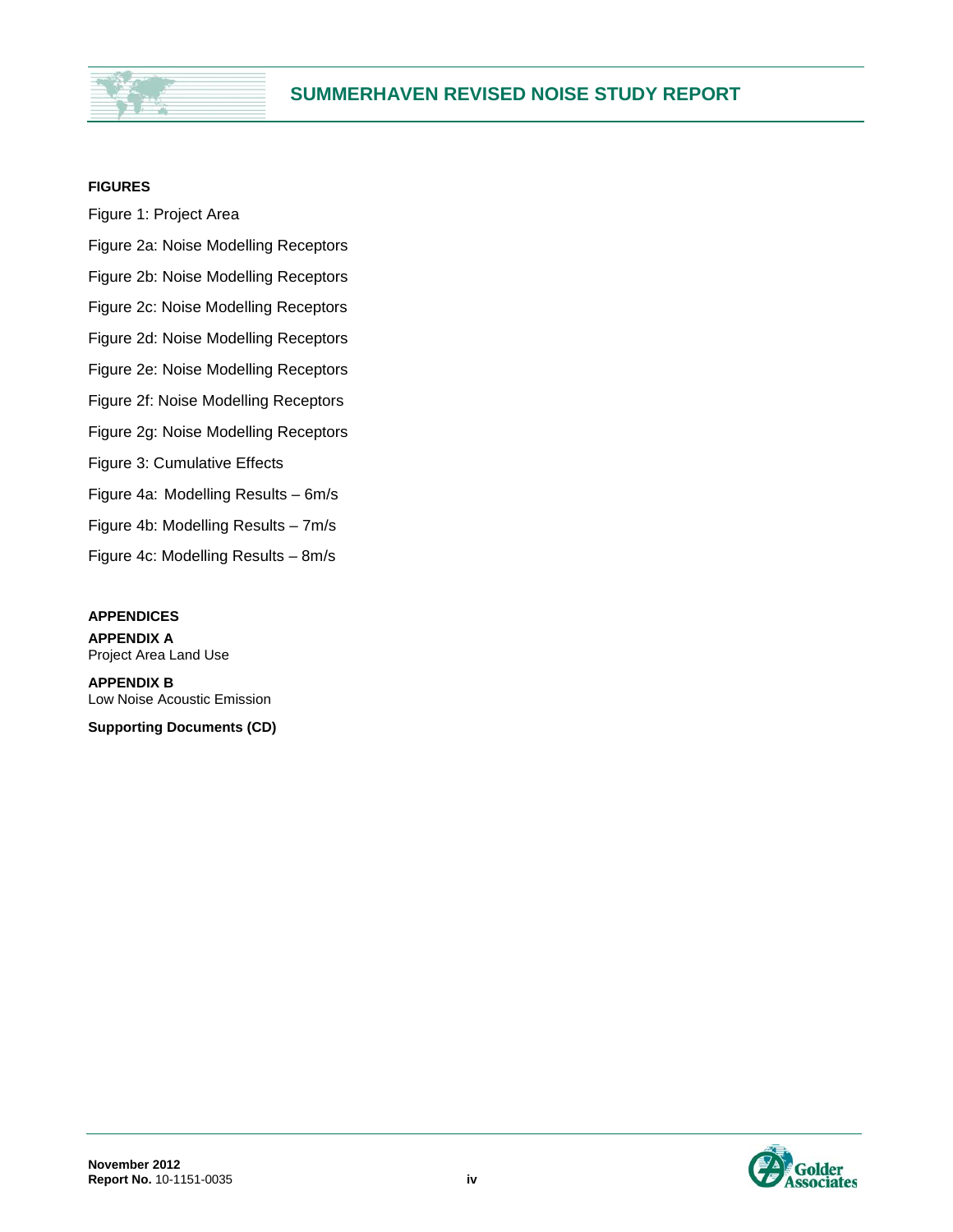## **1.0 INTRODUCTION**

This Revised Noise Study Report (the Report) has been prepared to provide information to the public, Aboriginal communities, municipalities and local authorities regarding the proposed Summerhaven Wind Energy Centre (the Project). This Report revises a Noise Study Report dated August 2011 (2011 Report), and subsequent addendum documents, which were prepared to support the original application for a Renewable Energy Approval (REA) under Ontario Regulation (O. Reg.) 359/09 made under the *Environmental Protection Act (EPA)*. An REA approval was issued on March 16, 2012 (REA # 2484-8RQUS4).

This Report has been prepared in accordance with O. Reg. 359/09, Technical Bulletin Six: Required Setbacks for Wind Turbines (MOE, 2010), and MOE publication PIBS 4709e "Noise Guidelines for Wind Farms: Interpretation for Applying MOE NPC Publications to Wind Power Generation Facilities (October 2008)" (MOE, 2008).

## **1.1 Project Summary**

The Project consists of the site preparation, construction, operation, and decommissioning of 58 wind turbine generators with a total installed nameplate capacity of 128.8 MW. The Project will be owned and operated by a wholly owned subsidiary of NextEra Energy Canada, ULC, Summerhaven Wind, LP (NextEra Energy Canada) and will be located in the vicinity of Nanticoke, Haldimand County, Ontario (Figure 1, end of Report). The Project lifespan from obtaining the REA Approval to the end of Decommissioning is estimated to be 27 years.

Turbine towers will be constructed on a concrete foundation. Underground and overhead cables will interconnect individual turbines and eventually connect to the substation (see Site Plan Report). The operation of the wind turbines will be monitored remotely from a Project operations building located near the substation. Once tested and commissioned, the turbines will require scheduled visits for maintenance during the Operations Phase. Maintenance will include complete inspection of the turbine's components and the tower, functionality testing, replacement of worn parts, bolt tightening and lubrication of moving parts. Routine preventative maintenance activities will be completed as per manufacturer requirements.

The Project Area is illustrated in Figure 1. Land use is predominantly cash-crop agriculture (i.e., farming for corn, soybeans, wheat), although some areas are pasture (predominantly for cattle) and several wooded areas are present. Selkirk Provincial Park and Haldimand Conservation Area are located along the shore of Lake Erie south of the Project Area. The Grand River runs northeast of the Project Area and Imperial Oil is directly southwest.

The location of the Project was predicated by interest expressed by local landowners. Haldimand County is also attractive for wind development due to its proximity to Lake Erie, which results in favourable wind conditions for wind power production.

The Project will consist of fifty-eight (58) Siemens wind turbine generators (WTGs), thirty two (32) will be SWT-2.221-101 WTGs and twenty six (26) will be SWT-2.221-93 WTGs. The WTGs will be in full operation year-round, 24-hours per day when winds are sufficient. These noise sources will be situated within the property boundary as shown in Figures 2a through 2g (end of the Report). Table 1 summarizes the wind turbine locations. The WTGs will each have a nameplate capacity of 2.221 MW. The manufacturer's specifications are outlined below in Table 2a and Table 2b.

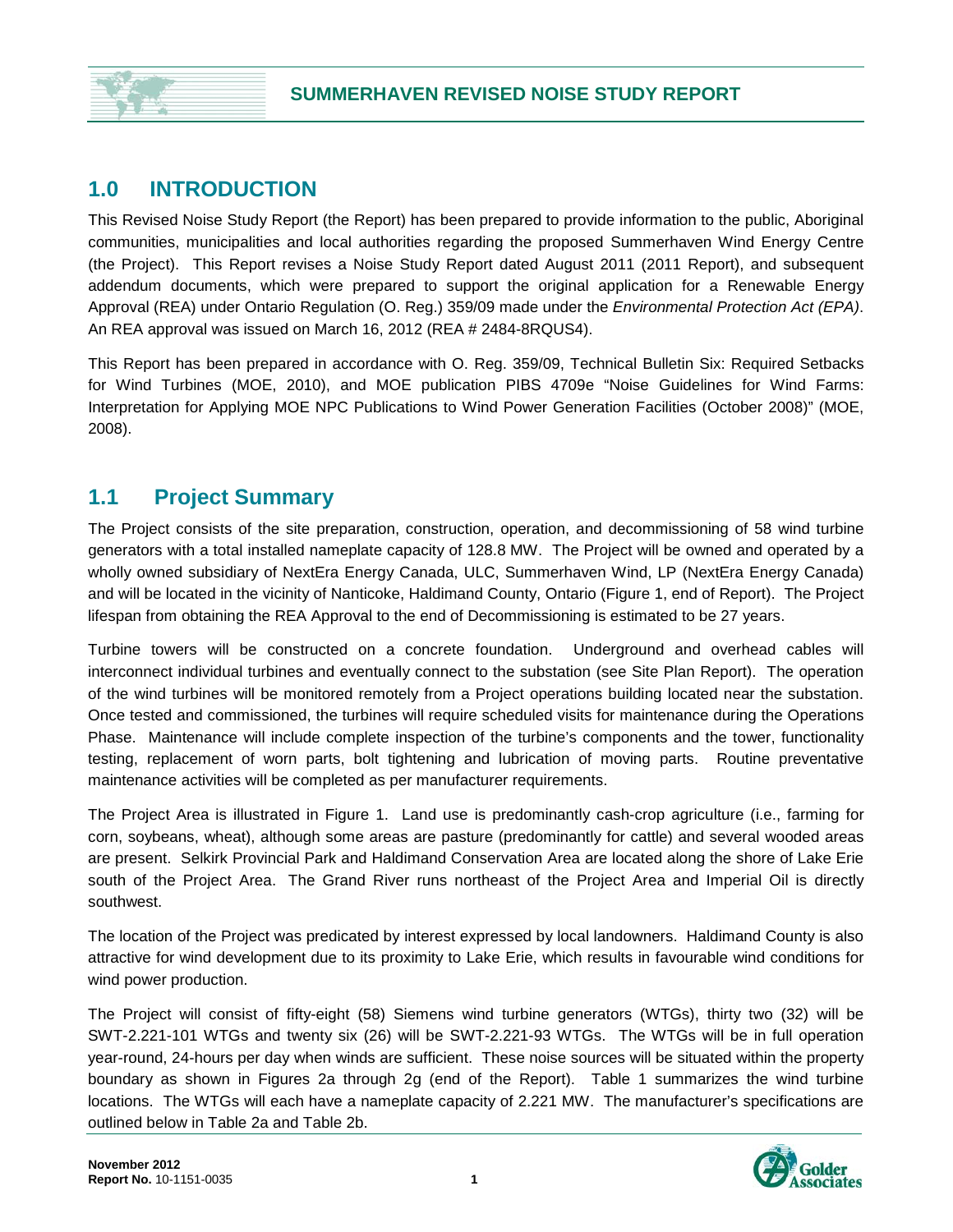

The substation will be fenced and secured based on standard utility practices and will include an oil containment system to prevent soil contamination in the event of a leak. The transformer location is provided in Table 3.

#### **Table 1: Wind Turbine Locations**

|  | Project Name: NextEra Energy Canada., Summerhaven Wind Energy Centre |  |  |
|--|----------------------------------------------------------------------|--|--|
|--|----------------------------------------------------------------------|--|--|

| Type of Coordinates: UTM 17 NAD 83                    |                        |                             |              |                   |                        |                             |              |  |
|-------------------------------------------------------|------------------------|-----------------------------|--------------|-------------------|------------------------|-----------------------------|--------------|--|
| Equipment Make & Model: Siemens 2.221, 80m hub height |                        |                             |              |                   |                        |                             |              |  |
|                                                       | Rotor                  | <b>Location Coordinates</b> |              |                   | <b>Rotor</b>           | <b>Location Coordinates</b> |              |  |
| Identifier <sup>1</sup>                               | <b>Diameter</b><br>(m) | X (Easting)                 | Y (Northing) | <b>Identifier</b> | <b>Diameter</b><br>(m) | X (Easting)                 | Y (Northing) |  |
| <b>WTG-001</b>                                        | 93                     | 576124                      | 4749873      | <b>WTG-032</b>    | 101                    | 590737                      | 4746531      |  |
| <b>WTG-003</b>                                        | 93                     | 574742                      | 4748226      | <b>WTG-033</b>    | 101                    | 594906                      | 4747489      |  |
| <b>WTG-004</b>                                        | 93                     | 575685                      | 4748309      | <b>WTG-034</b>    | 101                    | 588348                      | 4744337      |  |
| <b>WTG-005</b>                                        | 93                     | 576990                      | 4748661      | <b>WTG-035</b>    | 101                    | 588779                      | 4744087      |  |
| <b>WTG-006</b>                                        | 93                     | 578518                      | 4748834      | <b>WTG-036</b>    | 101                    | 589271                      | 4744225      |  |
| <b>WTG-007</b>                                        | 93                     | 579869                      | 4749156      | <b>WTG-037</b>    | 101                    | 589975                      | 4744279      |  |
| <b>WTG-008</b>                                        | 93                     | 580947                      | 4749341      | <b>WTG-038</b>    | 101                    | 591475                      | 4744600      |  |
| <b>WTG-009</b>                                        | 93                     | 586015                      | 4749711      | <b>WTG-039</b>    | 101                    | 591880                      | 4745113      |  |
| <b>WTG-010</b>                                        | 93                     | 586837                      | 4749912      | <b>WTG-040</b>    | 101                    | 592721                      | 4744952      |  |
| WTG-011                                               | 93                     | 587326                      | 4751141      | <b>WTG-041</b>    | 101                    | 593224                      | 4745318      |  |
| <b>WTG-012</b>                                        | 93                     | 572316                      | 4746292      | <b>WTG-042</b>    | 101                    | 593522                      | 4745702      |  |
| <b>WTG-013</b>                                        | 93                     | 572920                      | 4746475      | <b>WTG-043</b>    | 101                    | 594899                      | 4745794      |  |
| <b>WTG-014</b>                                        | 93                     | 574224                      | 4746586      | <b>WTG-044</b>    | 101                    | 596210                      | 4746279      |  |
| <b>WTG-015</b>                                        | 93                     | 576150                      | 4746799      | <b>WTG-045</b>    | 101                    | 596181                      | 4745775      |  |
| <b>WTG-016</b>                                        | 93                     | 577821                      | 4747047      | <b>WTG-046</b>    | 101                    | 597119                      | 4745943      |  |
| <b>WTG-017</b>                                        | 93                     | 582468                      | 4747896      | <b>WTG-047</b>    | 101                    | 597178                      | 4746411      |  |
| <b>WTG-018</b>                                        | 101                    | 588422                      | 4748589      | <b>WTG-048</b>    | 101                    | 590280                      | 4742517      |  |
| WTG-019                                               | 101                    | 590644                      | 4749342      | <b>WTG-049</b>    | 101                    | 590293                      | 4742174      |  |
| <b>WTG-020</b>                                        | 93                     | 573903                      | 4745199      | <b>WTG-050</b>    | 101                    | 590314                      | 4741857      |  |
| <b>WTG-021</b>                                        | 93                     | 577726                      | 4746477      | <b>WTG-051</b>    | 101                    | 592008                      | 4742791      |  |
| <b>WTG-022</b>                                        | 93                     | 579685                      | 4746426      | <b>WTG-052</b>    | 101                    | 593087                      | 4743349      |  |
| <b>WTG-023</b>                                        | 93                     | 580952                      | 4746798      | <b>WTG-053</b>    | 101                    | 593930                      | 4743637      |  |
| <b>WTG-024</b>                                        | 93                     | 582973                      | 4747085      | <b>WTG-054</b>    | 101                    | 595213                      | 4744131      |  |
| <b>WTG-025</b>                                        | 93                     | 583914                      | 4747307      | <b>WTG-055</b>    | 101                    | 596817                      | 4743995      |  |
| <b>WTG-026</b>                                        | 101                    | 584940                      | 4747269      | <b>WTG-056</b>    | 101                    | 597076                      | 4743766      |  |
| <b>WTG-027</b>                                        | 101                    | 586761                      | 4746915      | <b>WTG-057</b>    | 93                     | 579024                      | 4749020      |  |
| <b>WTG-028</b>                                        | 101                    | 591259                      | 4748123      | <b>WTG-058</b>    | 93                     | 584373                      | 4748649      |  |
| <b>WTG-030</b>                                        | 101                    | 587383                      | 4745469      | <b>WTG-059</b>    | 93                     | 577118                      | 4747104      |  |
| <b>WTG-031</b>                                        | 101                    | 589357                      | 4746128      | <b>WTG-061</b>    | 93                     | 577924                      | 4745876      |  |

 $1$  Turbines number 2, 29 and 60 do not exist.

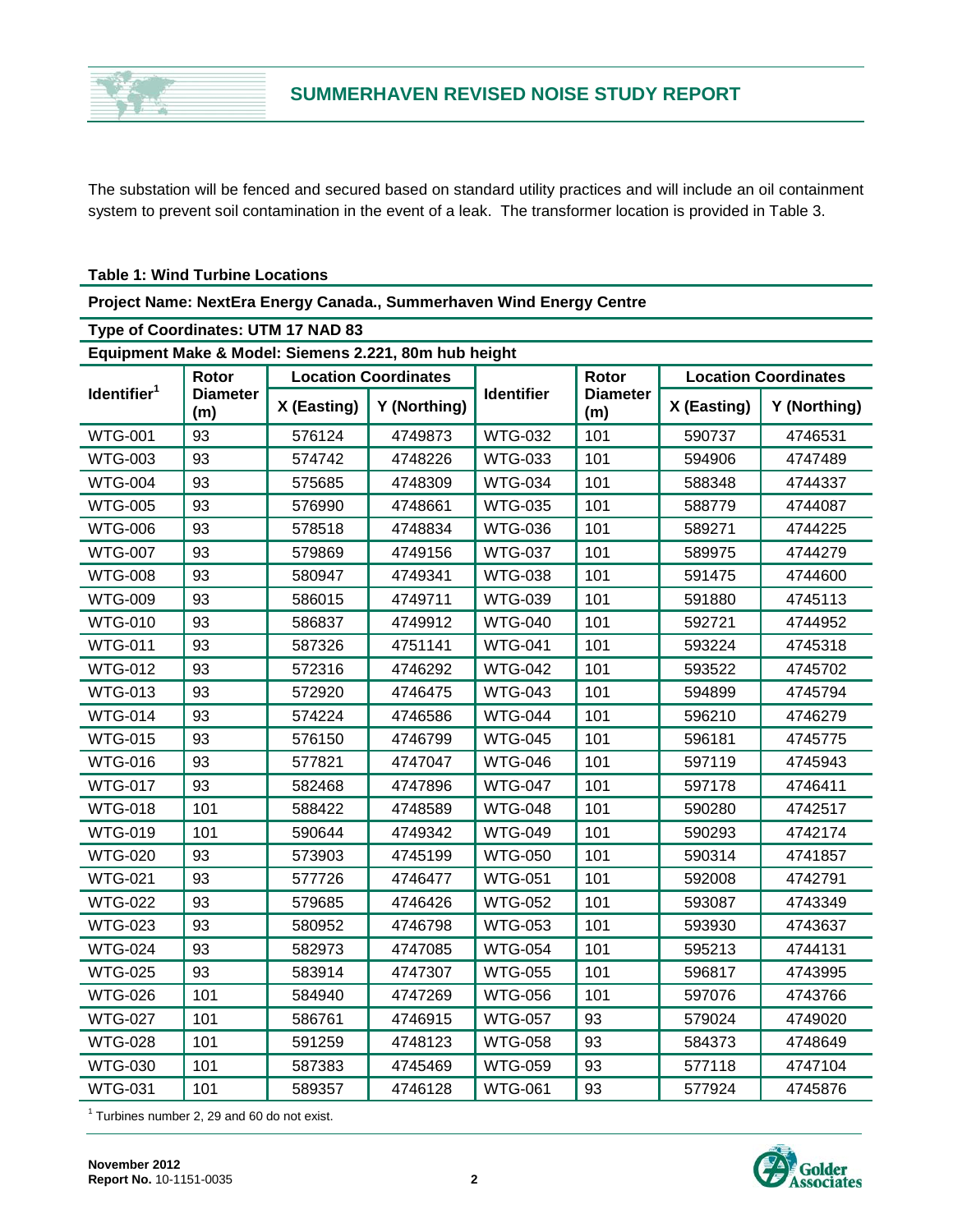

| <b>Component</b>      | <b>Specification</b>      |
|-----------------------|---------------------------|
| Rated capacity        | 2.221 MW                  |
| Cut-in wind speed     | 4m/s                      |
| Cut-out wind speed    | $25 \text{ m/s}$          |
| Rated wind speed      | $12 - 13$ m/s             |
| Number of blades      | 3-bladed, horizontal axis |
| <b>Rotor Diameter</b> | 101 m                     |
| Swept area            | 8,000 $m2$                |
| Tower (hub) height    | 80 <sub>m</sub>           |
|                       |                           |

#### **Table 2a: Siemens SWT-2.221-101 Turbine Technical Specifications**

Source: Modified from Siemens, 2010a

#### **Table 2b: Siemens SWT-2.221-93 Turbine Technical Specifications**

| <b>Component</b>      | <b>Specification</b>      |
|-----------------------|---------------------------|
| Rated capacity        | 2.221 MW                  |
| Rated wind speed      | 13-14 $m/s$               |
| Number of blades      | 3-bladed, horizontal axis |
| <b>Rotor Diameter</b> | 93 <sub>m</sub>           |
| Swept area            | 6,800 $m2$                |
| Tower (hub) height    | 80 <sub>m</sub>           |

Source: Modified from Siemens, 2010b

#### **Table 3: Substation Transformer Location**

| <b>Identifier</b> | <b>Location Coordinates</b> |              |  |  |
|-------------------|-----------------------------|--------------|--|--|
|                   | $\vert$ X (Easting)         | Y (Northing) |  |  |
| Substation        | 582616                      | 4747537      |  |  |

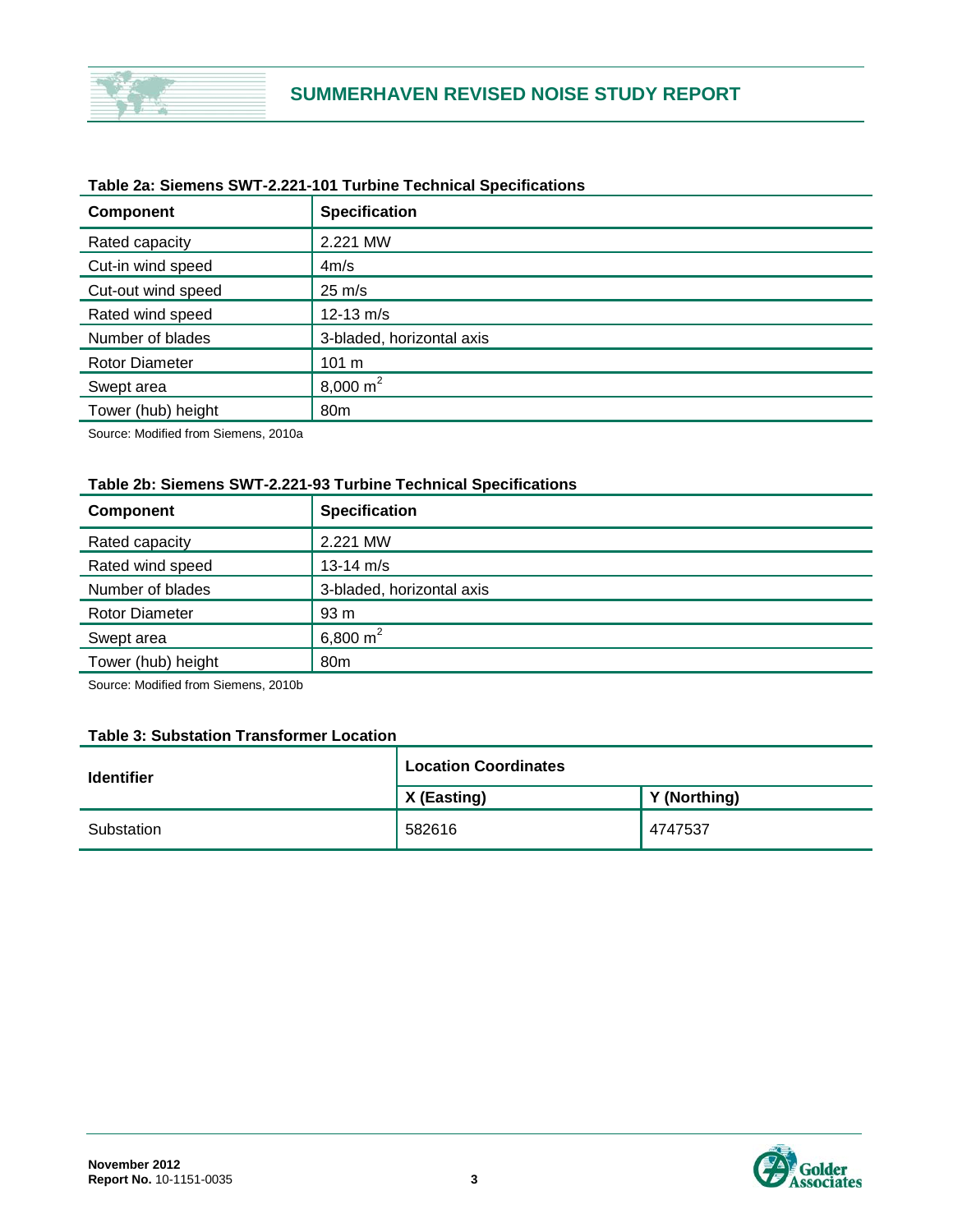

## **2.0 DESCRIPTION OF TECHNICAL TERMS**

To help understand the analysis and recommendations made in this report, the following is a brief discussion of technical noise terms.

Sound pressure level is expressed on a logarithmic scale in units of decibels (dB). Since the scale is logarithmic, a sound that is twice the sound pressure level as another will be three decibels (3 dB) higher.

The noise data and analysis in this report have been given in terms of frequency distribution. The levels are grouped into octave bands. Typically, the centre frequencies for each octave band are 31.5, 63, 125, 250, 500, 1000, 2000, 4000 and 8000 Hertz (Hz.). The human ear responds to the pressure variations in the atmosphere that reach the ear drum. These pressure variations are composed of different frequencies that give each sound we hear its unique character.

It is common practice to sum sound levels over the entire audible spectrum (i.e., 20 Hz to 20 kHz) to give an overall sound level. However, to approximate the hearing response of humans, each octave band measured has a weighting applied to it. The resulting "A-weighted" sound level is often used as a criterion to indicate a maximum allowable sound level. In general, low frequencies are weighted higher, as human hearing is less sensitive to low frequency sound.

Environmental noise levels vary over time, and are described using an overall sound level known as the  $L_{eq}$ , or energy averaged sound level. The  $L_{eq}$  is the equivalent continuous sound level, which in a stated time, and at a stated location, has the same energy as the time varying noise level. It is common practice to measure  $L_{eq}$ sound levels in order to obtain a representative average sound level. The  $L_{90}$  is defined as the sound level exceeded for 90% of the time and is used as an indicator of the "ambient" noise level.

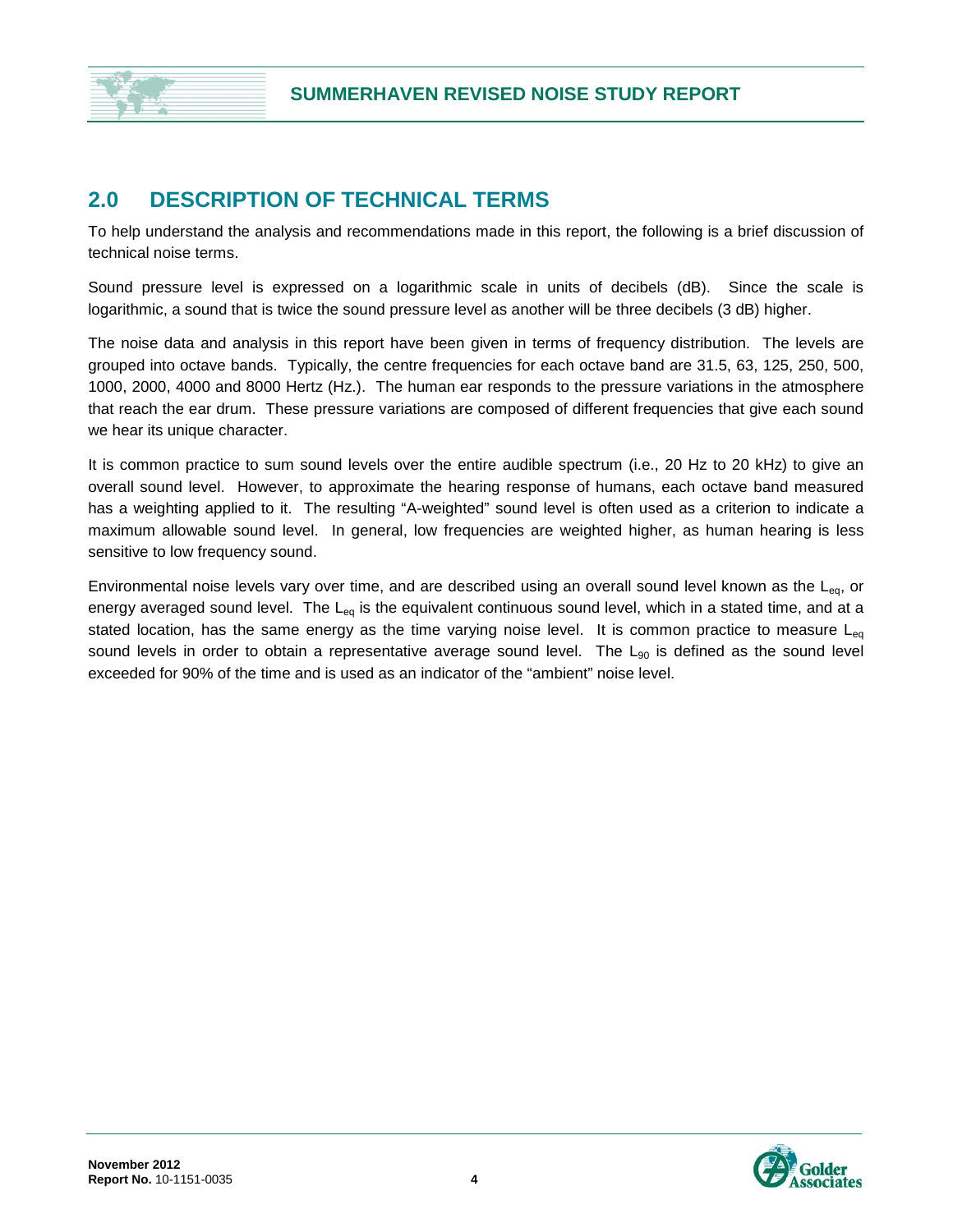

## **3.0 CRITERIA AND GUIDELINES**

The Project site location can be best defined as Class 3 (Rural), as per MOE Publications NPC-232 (MOE, 1995). The performance limits for Class 3 areas are listed in MOE publication NPC-232 (MOE, 1995). The noise level limits are also provided in reference to wind induced background sound level in MOE publications PIBS 4709e "Noise Guidelines for Wind Farms: Interpretation for Applying MOE NPC Publications to Wind Power Generation Facilities" (MOE, 2008).

The sound level limit for the residential receptors in a Class 3 area can be described as follows:

For wind speeds at or below  $6 \text{ m/s}$ .

*The sound level limit at a Point of Reception, expressed in terms of the hourly equivalent energy sound level* (L<sub>eg</sub>) is 40.0 dBA or the minimum hourly background sound level established in accordance with *requirements in Publication NPC-232, whichever is higher.*

For wind speeds above 6m/s.

*The sound level limit at a Point of Reception in a Class 3 Area (Rural), under conditions of average wind speed above 6 m/s respectively, expressed in terms of the hourly equivalent energy sound level (Leq), is the wind induced background sound level, expressed in terms of ninetieth percentile sound level (L90) plus 7 dB, or the minimum hourly background sound level established in accordance with requirements in Publications NPC-232, whichever is higher.*

These limits are summarized in Table 4.

#### **Table 4: Noise Level Limits Based on Average Wind Speed at 10 m Height**

| Wind Speed (m/s)       | ≤6   |      |      |      | 10                      |
|------------------------|------|------|------|------|-------------------------|
| Class 3 Criteria (dBA) | 40.0 | 43.0 | 45.0 | 49.0 | E <sub>4</sub><br>∪.ו ∪ |

The Project is a Class 4 wind facility, as per O. Reg. 359/09 under the Environmental Protection Act. As per REA requirements, the turbines have been located at a minimum of 550m from any point of reception (POR).

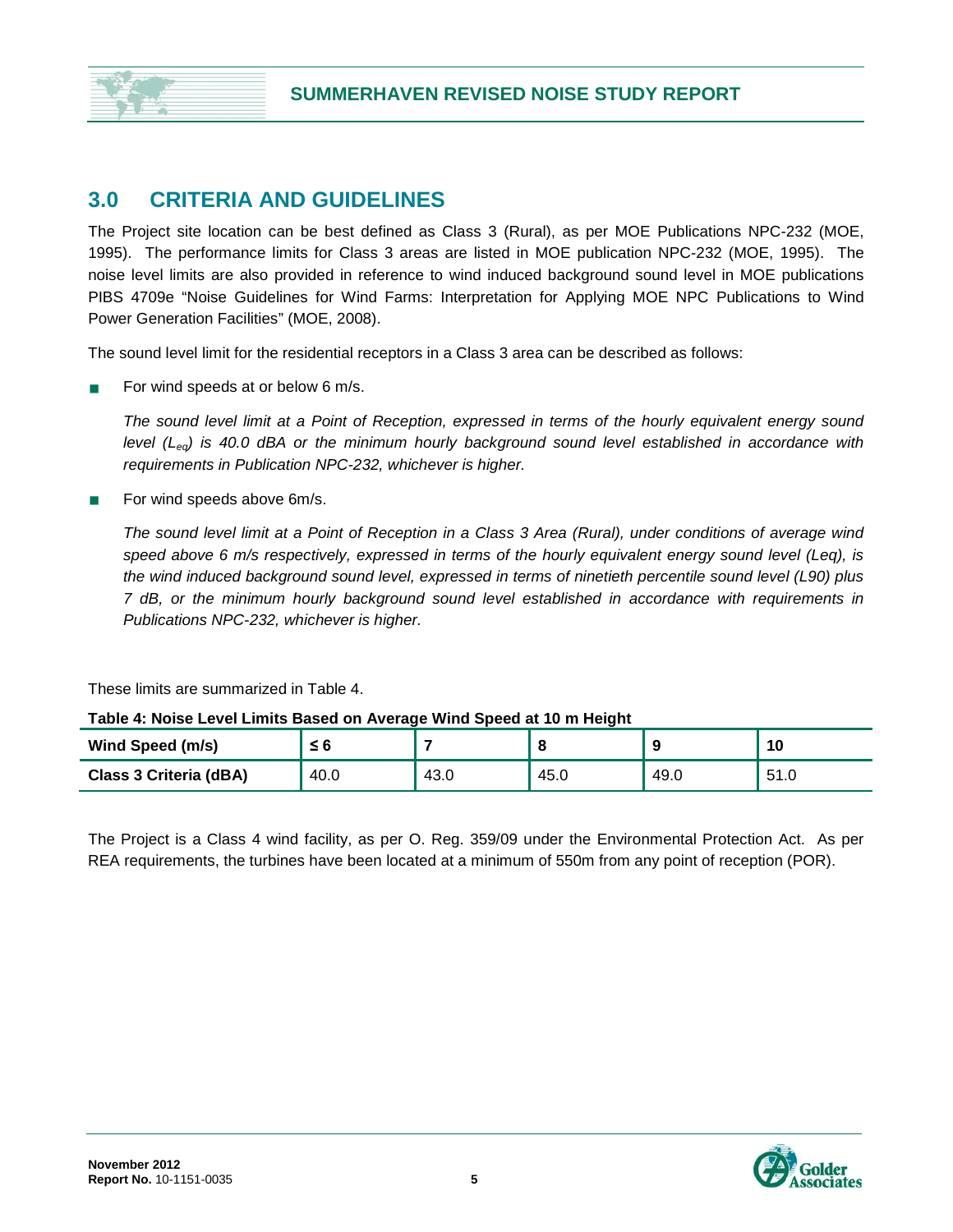# **4.0 RECEPTORS**

## **4.1 Points of Reception**

Two Thousand three hundred and thirty seven (2337) receptors have been identified as being the most sensitive Point(s) of Reception (POR(s)) in accordance with MOE guidelines. These receptors were originally identified in the 2011 Report. Figure 2a through 2g illustrate PORs within 2 km of the proposed turbines or transformers, and in accordance with MOE guidance, modelling was completed for all PORs within 1.5 km of any infrastructure associated with the Project. Accordingly, these PORs were assigned a specific ID. These receptors have been modelled at a height of 4.5 m or higher, if the actual top storey is higher as established through field programs, and located at the centre of the dwelling. One hundred twenty nine (129) vacant lots have also been modelled with vacant lot PORs (VPORs) located within a 1 hectare building envelope typical to the area. More specifically, in keeping with a conservative approach, the VPORs have been placed in each corner of the building envelope for modelling purposes. This study provides results for the corner that would result in the maximum noise level. These receptors have also been modelled at a height of 4.5 m above grade. Table 5 summarizes these locations.

| <b>Receptor ID</b> | <b>Description</b>                | <b>Location Coordinates</b> |              |  |
|--------------------|-----------------------------------|-----------------------------|--------------|--|
|                    |                                   | X (Easting)                 | Y (Northing) |  |
| POR0001            | Refer to attached CD for Table 5. |                             |              |  |
| POR0002            |                                   |                             |              |  |
| POR0003            |                                   |                             |              |  |

#### **Table 5: Points of Reception Location Summary**

# **4.2 Participating Receptor Locations**

In accordance with MOE guidelines, a receptor is a Participating Receptor (PR) and is not considered as a POR if the property of the receptor is associated with the Project. Therefore, the sound level limits stated in Section 3 of this report do not apply.

Eighty two (82) receptors have been identified as PRs in accordance with MOE guidelines. These receptors were originally identified in the 2011 Report and modelled at a height of 4.5 m and located at the centre of the dwelling. In addition, fifty two (52) signed vacant lots have also been modelled as vacant lot PRs (VPRs) located within a building envelope typical to the area. These PRs have been placed at the corner of the building envelope resulting in the highest noise levels. These receptors have also been modelled at a height of 4.5m above grade. PR locations are summarized in Table 6. A zoning map is included in Appendix A.

| <b>Receptor ID</b> | <b>Description</b> | <b>Location Coordinates</b>       |              |  |  |
|--------------------|--------------------|-----------------------------------|--------------|--|--|
|                    |                    | X (Easting)                       | Y (Northing) |  |  |
| PR0001             |                    |                                   |              |  |  |
| PR0002             |                    | Refer to attached CD for Table 6. |              |  |  |
| PR0003             |                    |                                   |              |  |  |

#### **Table 6: Participating Receptor Locations Summary**

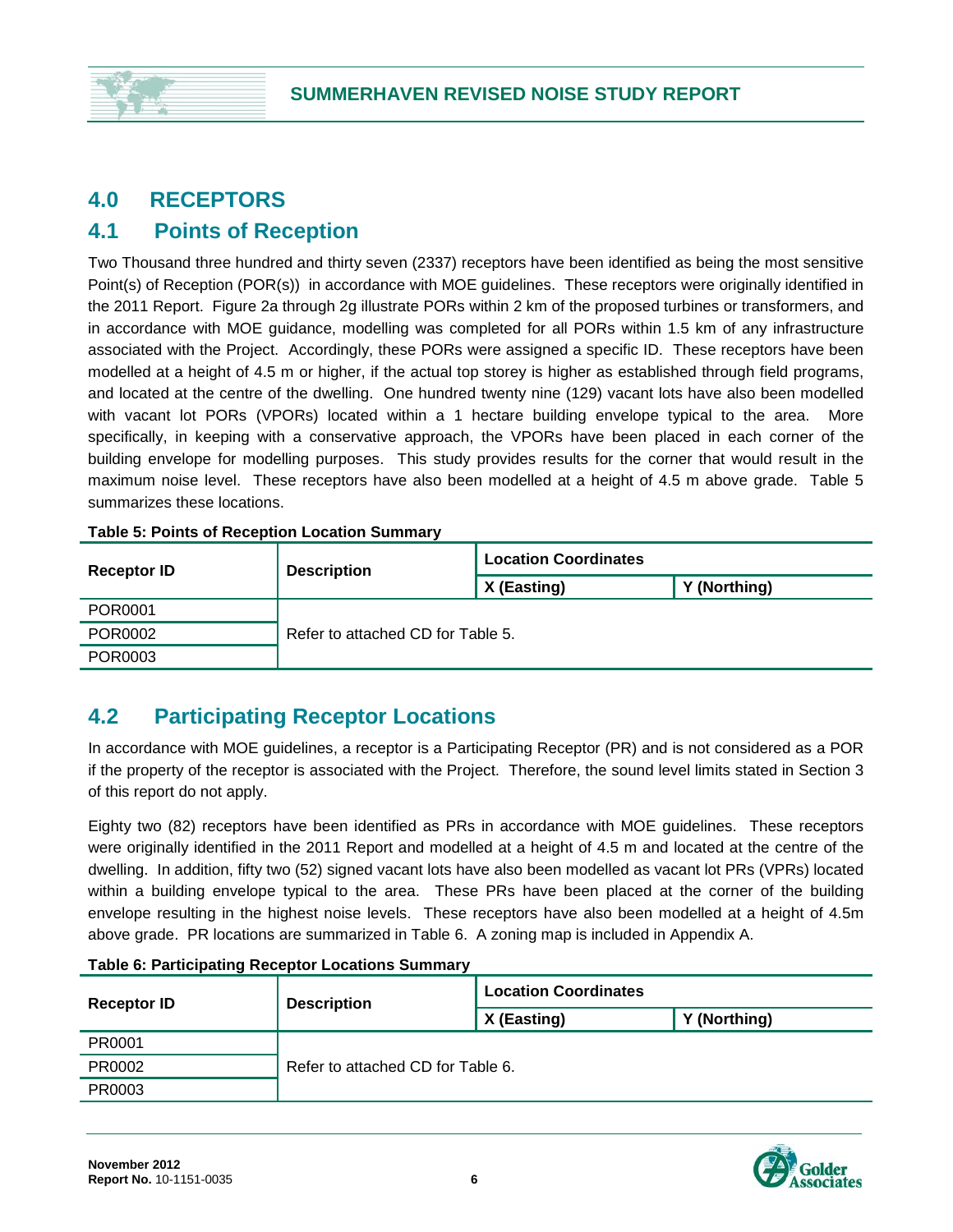# **5.0 METHODOLOGY**

## **5.1 Predicted Noise Impact Assessment**

A predictive analysis was performed using the commercially available software package Cadna/A. Geometrical spreading, attenuation from barriers, ground effect and atmospheric absorption were included in the analysis as determined from ISO 9613 (part 2), which is the current standard used for outdoor sound propagation predictions. It should be noted that this standard makes provisions to include a correction to address for downwind or ground based temperature inversion conditions. Noise predictions have been made assuming a downwind or moderate temperature inversion conditions for all PORs, a design condition consistent with the accepted practice of the MOE.

# **5.2 Atmospheric Absorption**

As required by the MOE, the attenuation due to atmospheric absorption is based on the atmospheric attenuation coefficients for a temperature of 10ºC and a relative humidity of 70%. Table 7 summarizes the atmospheric attenuation coefficients used in this assessment.

| <b>Octave Band</b><br><b>Centre</b><br><b>Frequency</b><br>(Hz)           | 63  | 125 | 250 | 500 | 1000 | 2000 | 4000 | 8000  |
|---------------------------------------------------------------------------|-----|-----|-----|-----|------|------|------|-------|
| <b>Atmospheric</b><br><b>Absorption</b><br><b>Coefficients</b><br>(dB/km) | 0.1 | 0.4 | 1.0 | 1.9 | 3.7  | 9.7  | 32.8 | 117.0 |

**Table 7: Summary of Atmospheric Absorption Coefficients**

# **5.3 Ground Effect**

In accordance with MOE procedures, ground effect at the source(s), receiver(s) and all areas between can be set to one of the following two options:

- Variable ground effect (G(source) = 1, G(receiver) =  $0.5$ , G(middle) =  $0.8$ ).
- Uniform ground effect (G=0.7 everywhere).

For the purpose of this assessment, uniform ground effect was applied.

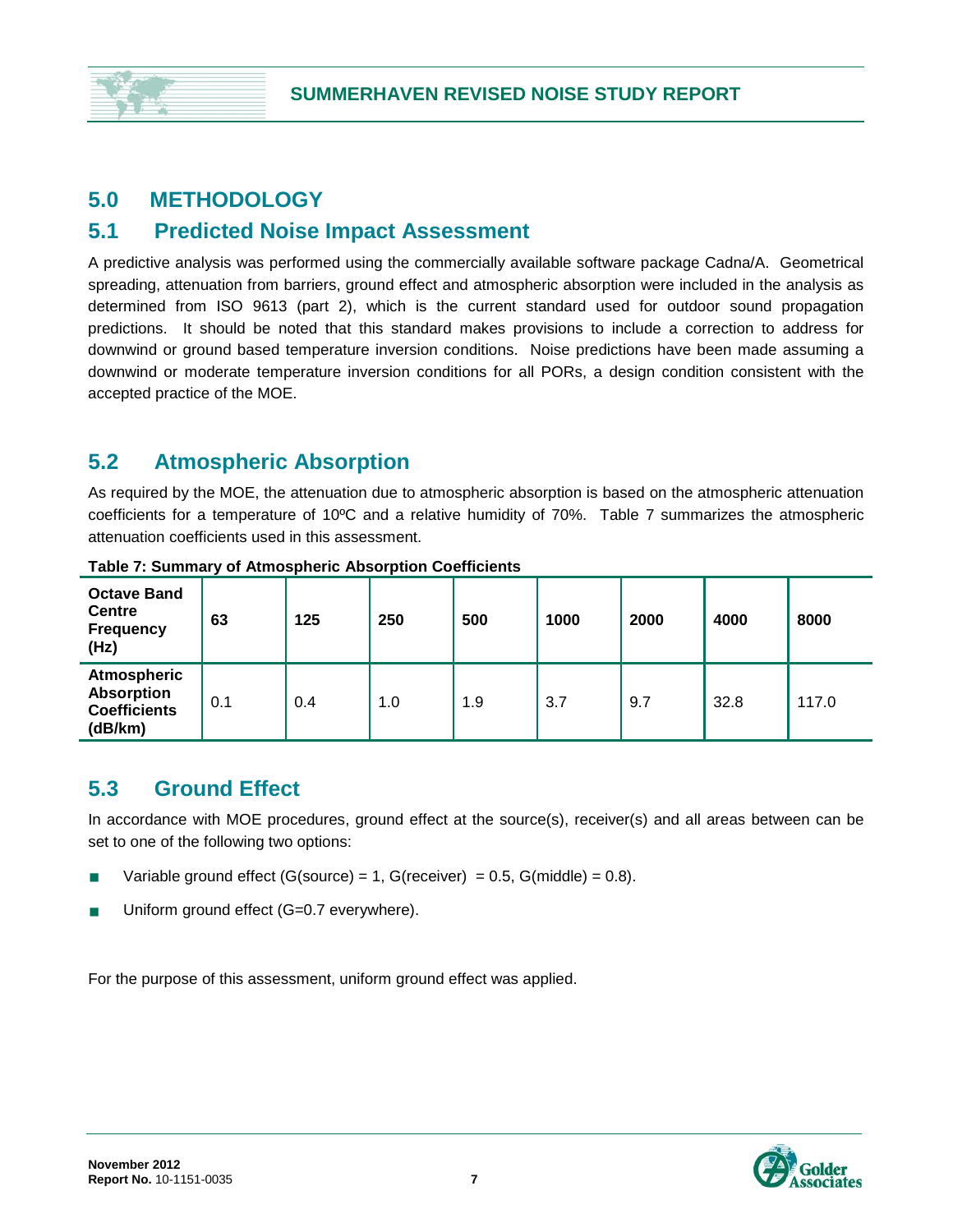

## **5.4 Turbine Noise Emission Rating**

## **Wind Shear**

Sound power levels emitted by wind turbine generators are dependent on wind speeds at the hub. In contrast, the background noise levels specified by the MOE are based on wind speeds at receptor locations. Therefore, the site-specific wind shear has been used to account for the difference in wind speed between winds at 10 m versus wind speed at hub height (i.e., 80m). Table 8 summarizes the difference in wind speed for the Project based on a site-specific summer night time average wind shear value of 0.4184.

#### **Table 8: Predicted Hub-height Wind Speed**

| <b>Wind Speed</b><br>$(m/s)$ at 10m<br>height | $\leq 6$     |       | o     |       | 10    |
|-----------------------------------------------|--------------|-------|-------|-------|-------|
| <b>Wind Speed</b><br>(m/s) at Hub<br>height   | $\leq 14.32$ | 16.71 | 18.77 | 21.48 | 23.87 |

## **Turbine Noise Emission Rating**

As required by the MOE, the sound power data for the Siemens WTGs was acquired in accordance with IEC 61400-11 (IEC, 2002) procedures as identified in the manufacturer's noise data provided in Appendix B. The manufacturer's noise data demonstrates that the wind turbines are not tonal. This information is presented in Table 9 and Table 10 for the Siemens-SWT-101 and Siemens-SWT-93 WTGs respectively.

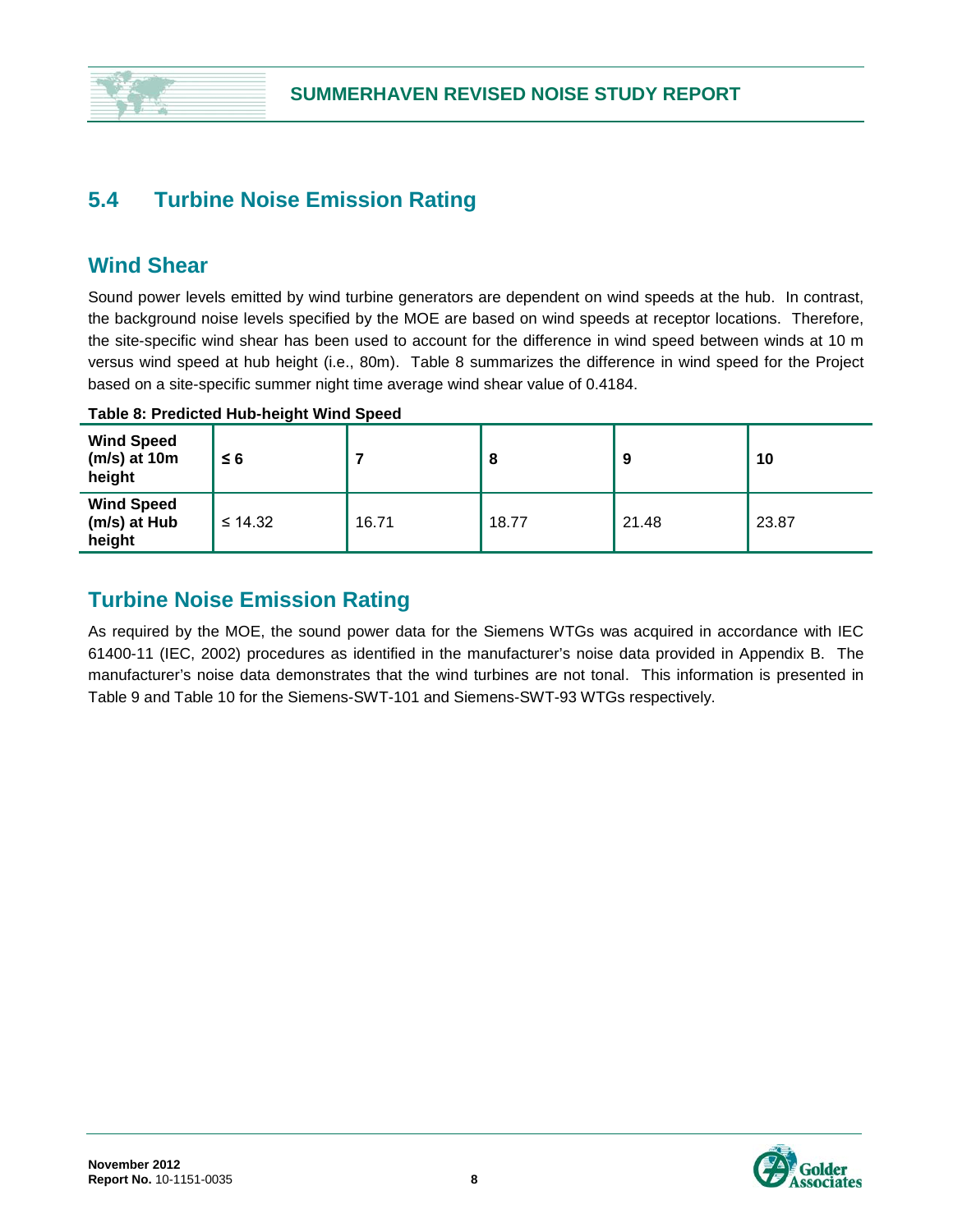

|                                   |                                                 | <b>Octave Band Sound Power Level (dB)</b> |       |     |     |                                 |                |       |                  |       |
|-----------------------------------|-------------------------------------------------|-------------------------------------------|-------|-----|-----|---------------------------------|----------------|-------|------------------|-------|
|                                   | Manufacturer's Emission Levels <sup>1,2,3</sup> |                                           |       |     |     | <b>Adjusted Emission Levels</b> |                |       |                  |       |
| Wind Speed (m/s)<br>at 10m height | $\leq 6$                                        | $\overline{7}$                            | 8     | 9   | 10  | $\leq 6$                        | $\overline{7}$ | 8     | $\boldsymbol{9}$ | 10    |
| <b>Frequency (Hz)</b>             |                                                 |                                           |       |     |     |                                 |                |       |                  |       |
| 63                                | 108.8                                           | N/A                                       | 108.6 | N/A | N/A | 108.8                           | 108.7          | 108.6 | 108.6            | 108.6 |
| 125                               | 109.9                                           | N/A                                       | 109.1 | N/A | N/A | 109.9                           | 109.5          | 109.1 | 109.1            | 109.1 |
| 250                               | 105.6                                           | N/A                                       | 104.6 | N/A | N/A | 105.5                           | 105.0          | 104.6 | 104.6            | 104.6 |
| 500                               | 102.7                                           | N/A                                       | 103.0 | N/A | N/A | 102.7                           | 102.9          | 103.0 | 103.0            | 103.0 |
| 1000                              | 99.6                                            | N/A                                       | 100.1 | N/A | N/A | 99.6                            | 99.9           | 100.1 | 100.1            | 100.1 |
| 2000                              | 95.9                                            | N/A                                       | 95.3  | N/A | N/A | 95.9                            | 95.6           | 95.3  | 95.3             | 95.3  |
| 4000                              | 88.3                                            | N/A                                       | 88.6  | N/A | N/A | 88.3                            | 88.5           | 88.6  | 88.6             | 88.6  |
| 8000                              | 86.0                                            | N/A                                       | 86.8  | N/A | N/A | 86.0                            | 86.4           | 86.8  | 86.8             | 86.8  |
| A-Weighted                        | 105                                             | 105                                       | 105   | 105 | 105 | 105                             | 105            | 105   | 105              | 105   |

#### **Table 9: Noise Source Sound Power Level Summary Table for Siemens-SWT-101 turbines**

1 Tested based on Measurement standard IEC 61400-11 ed. 2 2002.<br><sup>2</sup> Octave band data for 7m/s was not provided and was interpolated between 6m/s and 8m/s<br><sup>3</sup> Octave band data for 9m/s and 10m/s was not provided. It is und

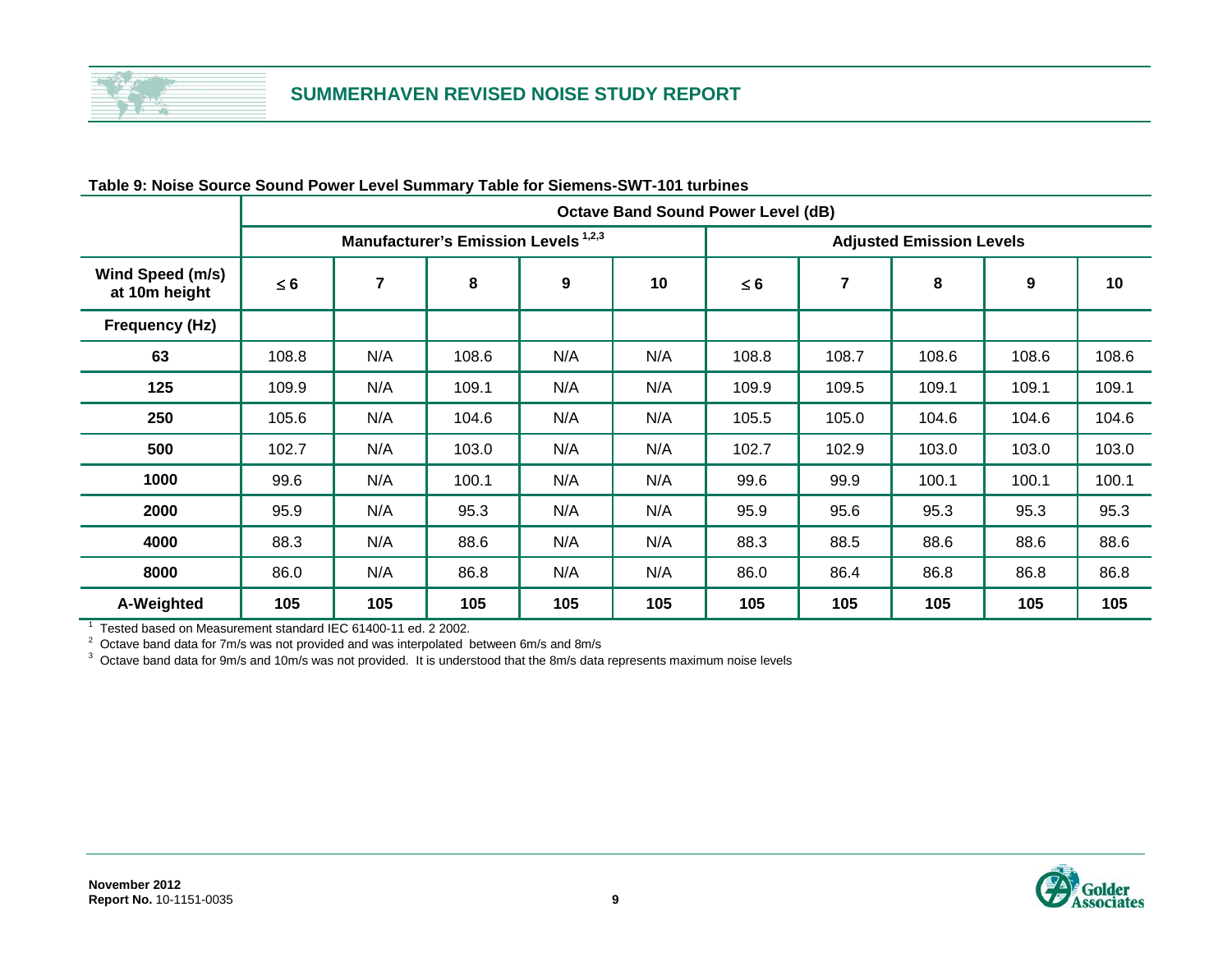

|                                   |                                                 | <b>Octave Band Sound Power Level (dB)</b> |       |       |       |                                 |                |       |                  |       |
|-----------------------------------|-------------------------------------------------|-------------------------------------------|-------|-------|-------|---------------------------------|----------------|-------|------------------|-------|
|                                   | Manufacturer's Emission Levels <sup>1,2,3</sup> |                                           |       |       |       | <b>Adjusted Emission Levels</b> |                |       |                  |       |
| Wind Speed (m/s)<br>at 10m height | $\leq 6$                                        | $\overline{7}$                            | 8     | 9     | 10    | $\leq 6$                        | $\overline{7}$ | 8     | $\boldsymbol{9}$ | 10    |
| Frequency (Hz)                    |                                                 |                                           |       |       |       |                                 |                |       |                  |       |
| 63                                | 110.9                                           | N/A                                       | 111.7 | N/A   | N/A   | 110.9                           | 111.3          | 111.7 | 111.7            | 111.7 |
| 125                               | 111.1                                           | N/A                                       | 110.0 | N/A   | N/A   | 111.0                           | 110.5          | 110.0 | 110.0            | 110.0 |
| 250                               | 109.2                                           | N/A                                       | 107.7 | N/A   | N/A   | 109.1                           | 108.4          | 107.7 | 107.7            | 107.7 |
| 500                               | 101.7                                           | N/A                                       | 102.4 | N/A   | N/A   | 101.7                           | 102.1          | 102.4 | 102.4            | 102.4 |
| 1000                              | 94.6                                            | N/A                                       | 96.9  | N/A   | N/A   | 94.7                            | 95.9           | 96.9  | 96.9             | 96.9  |
| 2000                              | 91.6                                            | N/A                                       | 92.3  | N/A   | N/A   | 91.6                            | 92.0           | 92.3  | 92.3             | 92.3  |
| 4000                              | 87.2                                            | N/A                                       | 88.0  | N/A   | N/A   | 87.2                            | 87.6           | 88.0  | 88.0             | 88.0  |
| 8000                              | 82.1                                            | N/A                                       | 86.5  | N/A   | N/A   | 82.3                            | 84.6           | 86.5  | 86.5             | 86.5  |
| A-Weighted                        | 104.4                                           | 104.4                                     | 104.4 | 104.4 | 104.4 | 104.4                           | 104.4          | 104.4 | 104.4            | 104.4 |

#### **Table 10: Noise Source Sound Power Level Summary Table for Siemens-SWT-93 turbines**

1 Tested based on Measurement standard IEC 61400-11 ed. 2 2002.<br><sup>2</sup> Octave band data for 7m/s was not provided and was interpolated between 6m/s and 8m/s<br><sup>3</sup> Octave band data for 9m/s and 10m/s was not provided. It is und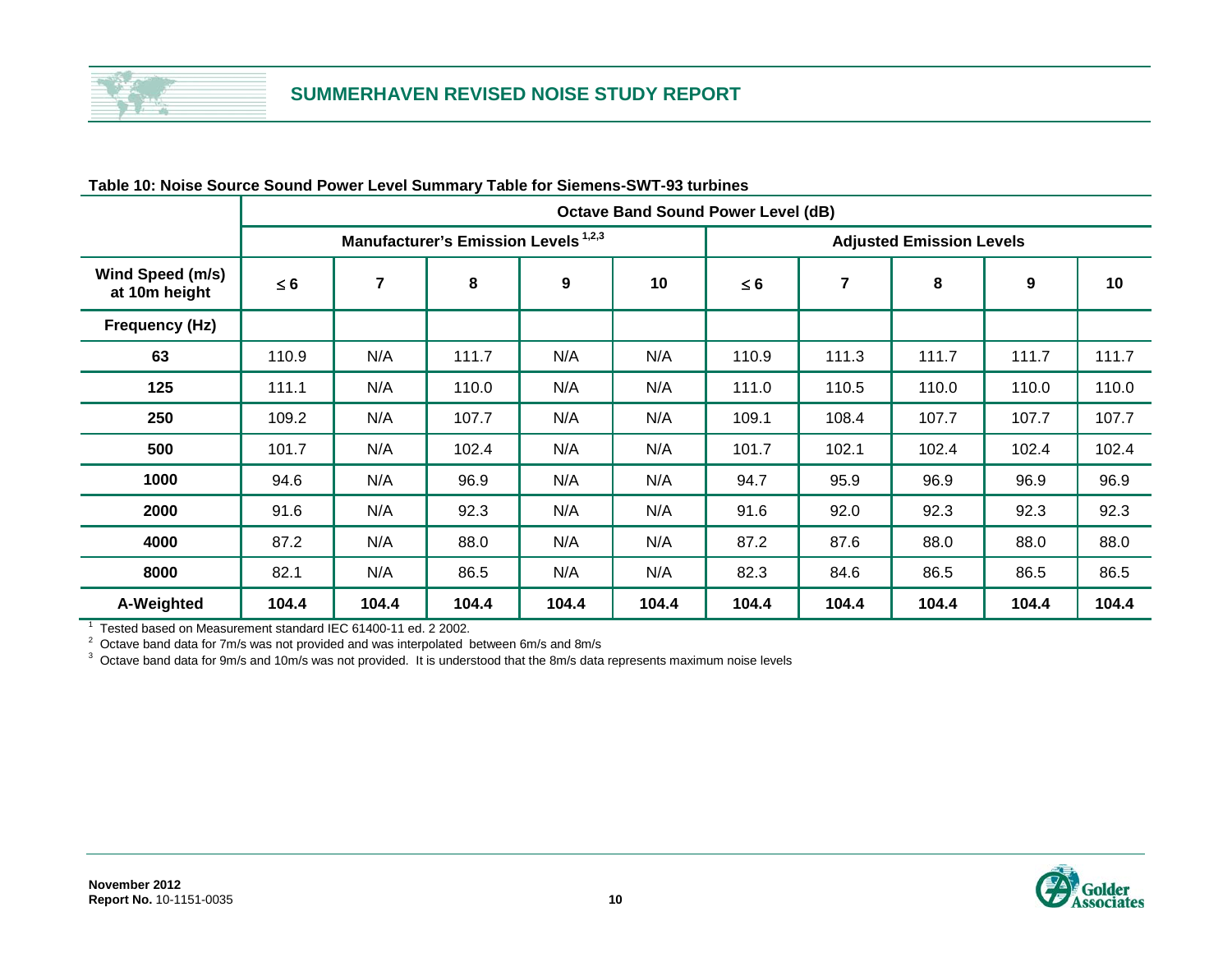

## **5.5 Transformer Noise Emission Rating**

The Project substation will include a step up power transformer. Table 11 provides the transformer noise specification that will be used to procure the substation transformer. The specification is based a sound pressure level of 63 dBA at a distance of 2 m from any surface on the transformer. A detailed description of the transformer can be found in the attached CD. This results in an overall sound power level of 88 dBA for the transformer. The transformer was modelled at a height of 7 m.

#### **Table 11: Substation Transformer Sound Power Noise Specification**

| <b>Octave Band Centre Frequency (Hz)</b> |                                                              |     |     |     |      |      |      |      |  |
|------------------------------------------|--------------------------------------------------------------|-----|-----|-----|------|------|------|------|--|
| <b>Source</b>                            | 63                                                           | 125 | 250 | 500 | 1000 | 2000 | 4000 | 8000 |  |
| Transformer <sup>1,2</sup>               | 75.4<br>92.7<br>67.1<br>91.1<br>94.7<br>85.5<br>78.7<br>58.3 |     |     |     |      |      |      |      |  |

1 Transformers will be designed in accordance with all applicable standards including CSA-C88-M90 and the above octave band sound power levels.

 $2\overline{A}$  5 dB penalty has been added to the transformers overall sound pressure levels at each POR in accordance with MOE requirements.

## **5.6 Cumulative Effects Assessment**

In order to assess potential cumulative effects associated with the Project, all other planned projects within a 10 km buffer around the site were considered (Figure 3, end of the Report).

As per published MOE guidelines (MOE, 2008) NextEra Energy Canada completed research to identify any approved adjacent projects. Two (2) planned Project within a 10 km radius of the Summerhaven Wind Energy Centre was identified, which was the Capital Power Corporation (CPC) Port Dover and Nanticoke (PDN) wind farm and the Samsung Renewable Energy Inc. (Samsung) Grand Renewable Energy Park (GREP). For all other projects, information was limited to the various project Notices of Commencement. In order to address foreseeable and predicted cumulative noise impacts with the adjacent PDN and Samsung wind farms and the Summerhaven Wind Energy Centre, CPC and NextEra Energy Canada worked together to develop layouts that would allow both projects to co-exist. In May 2010 a layout (crystallized) was presented to the MOE for both the PDN wind farm and the Summerhaven Wind Energy Centre. The MOE agreed to allow the two projects to proceed without consideration for other proposed projects in the area. As the Samsung GREP project received an REA approval since the 2011 Report, the GREP project was included in the cumulative effects assessment.

- **Capital Power Corporation Wind Project** In late November 2009, CPC acquired the Port Dover and Nanticoke (PDN) wind farm from Tribute Resources Inc (TSX-V: TRB). The Project, proposed for Haldimand County and Norfolk County, would have the potential to generate approximately 105 megawatts (MW) of renewable energy and would be developed through the Ontario Power Authority's (OPA) recently launched Feed-in-Tariff (FIT) program. The CPC Wind Project consists of up to sixty (60) Vestas V90 wind turbines for a nameplate capacity of up to 108 MW. (Zephyr North, 2012a).
- **Samsung Renewable Energy Inc. Renewable Energy Project –** Is proposed within the Haldimand County. It consists of a 148.6 MW (nameplate capacity) wind project, a 100 MW (nameplate capacity) solar project and a transmission line to convey electricity to the existing power grid. The Samsung GREP consists of up to sixty-seven (67) Siemens SWT-2.3-101 WTGs (sixty-five (65) turbines with a nameplate capacity of 2.221 MW and two (2) turbines with a nameplate capacity of 2.126 MW), (Zephyr North, 2012b).

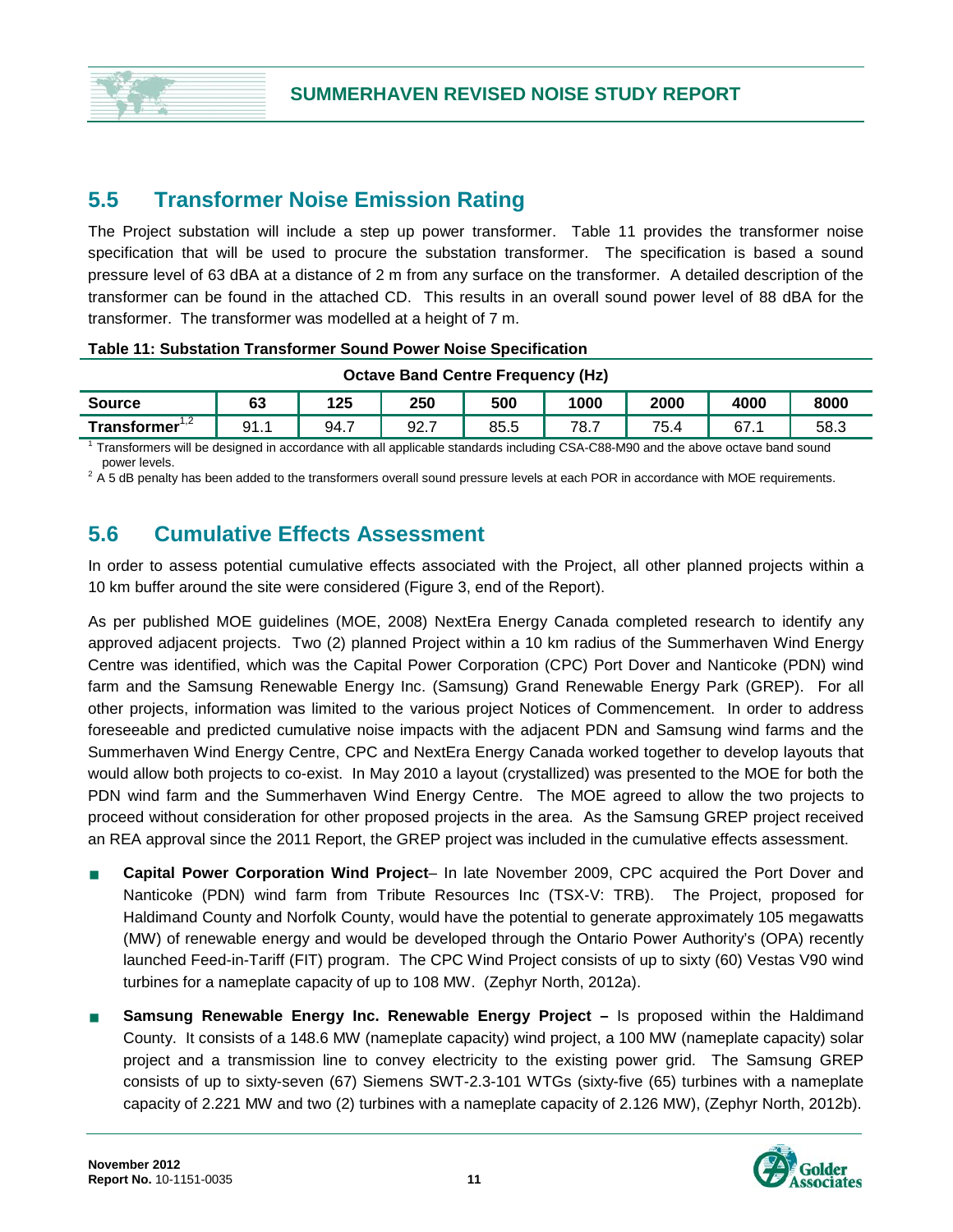## **6.0 RESULTS**

## **6.1 Noise Impact Assessment**

Using noise data provided by the WTG manufacturer and the noise specification for the substation transformer, Golder has carried out noise predictions for the operation of the Project. The manufacturer's test data was based on a surface roughness of 2.133m, the data was adjusted based on the site specific wind shear of 0.4184. The results of the predictions are summarized in Table 18 and Table 19. Figures 4a, 4b, and 4c (end of the Report) show the resulting noise level contours for 6, 7, and 8 m/s respectively. Noise contours for 9m/s and 10m/s are equivalent to 8m/s (maximum sound power is reached at 8m/s). Please refer to the attached CD for sample calculations. As required by the MOE, sample calculations include noise predictions for a single WTG at one receptor location and all WTGs at a single receptor location.

## **6.2 Cumulative Effects Assessment**

## **6.2.1 CPC PDN wind farm and Samsung GREP projects**

As discussed in Section 5.6, the cumulative effects assessment was completed by generating noise predictions due to the Summerhaven Wind Energy Centre, the PDN wind and the GREP projects.

Turbine coordinates for both the PDN wind farm and GREP project is provided in Tables 12 and 13 respectively. Transformer and Inverter locations associated with the solar component of the GREP are provided in Tables 14 and 15 respectively, while the substation locations for the projects is provided in Tables 16 and 17 for the PDN and GREP projects respectively. A noise model was created based on these layouts and manufacturer's noise data as presented in the noise studies prepared for the respective projects. Based on a conservative site specific wind shear assumed, the highest sound power was applied at all wind speeds for both PDN wind and GREP projects.

When modelling the PDN wind farm alone, one (1) receptor within the Summerhaven Wind Energy Centre Project area has a noise level above 40.0 dBA. The level at VPR0050 is 45.2 dBA. VPR0050 is located at the base of PDN turbine T340 and VPR0015 is located on the same lot as PDN turbine T349. It is Golder's understanding that the PDN wind farm has been developed to meet the MOE's noise guideline requirements of 40.0 dBA at 6m/s. Therefore, this receptor is considered to be a participating receptor for the PDN wind farm.

When modelling the GREP project alone, two (2) receptors within the Summerhaven Wind Energy Centre Project area have noise levels above 40.0 dBA. The levels at VPR0122 and POR2174 are 40.9 and 40.4 dBA respectively. It is Golder's understanding that the GREP project has been developed to meet the MOE's noise guideline requirements of 40.0 dBA at 6m/s. Therefore, these receptors are considered to be a participating receptor for the GREP project.

Modelling all projects together results in an additional thirty one (31) receptors increasing to over 40.0 dBA. The receptors are all participating receptors with the exception of POR1914. For the participating receptors, the 40.0 dBA limit does not apply. The receptor POR1914 is 429 m from the nearest GREP wind turbine and would therefore be a participating receptor with respect to the GREP project and exempt from the nose level limits.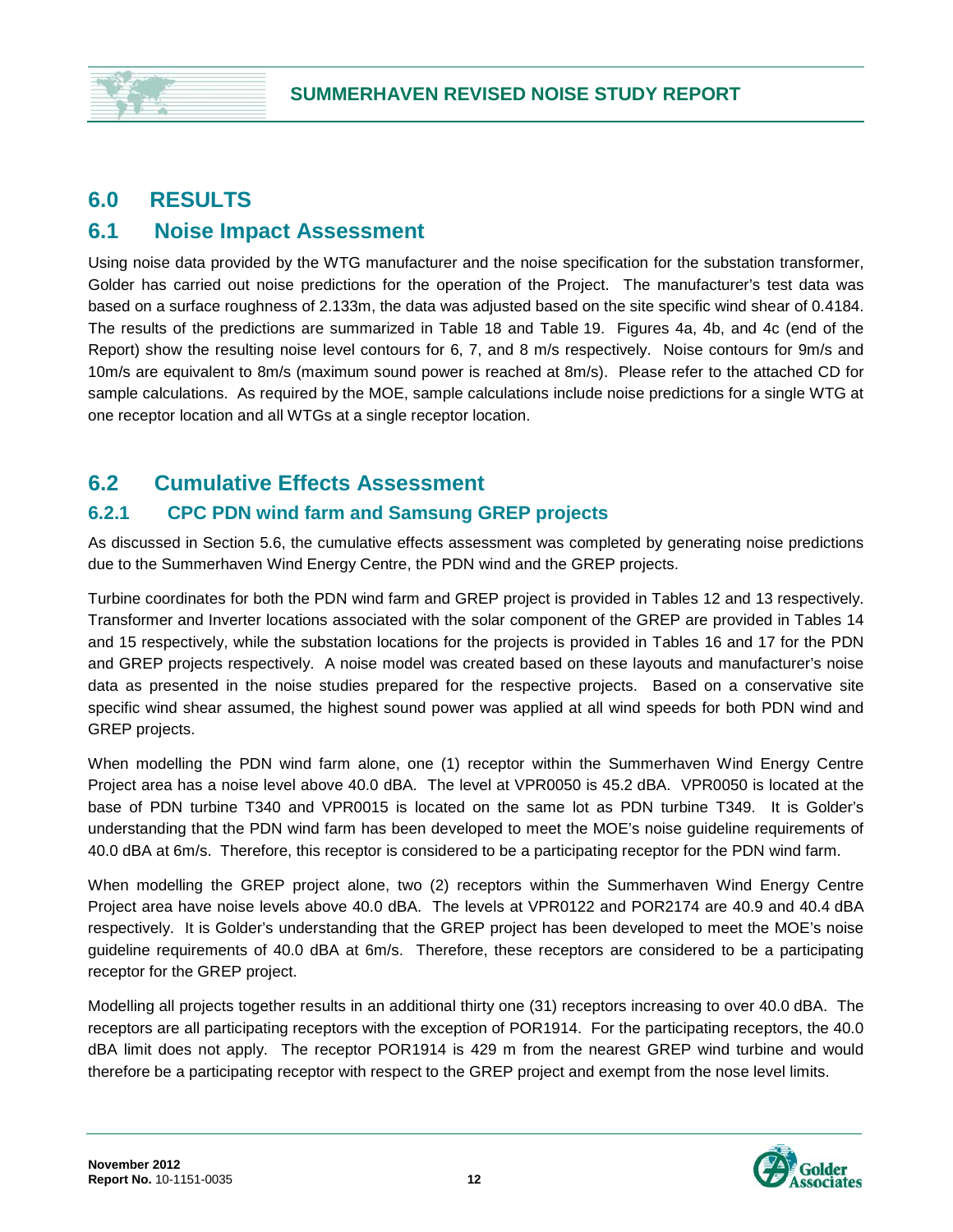

The noise levels due to the NextEra Energy Canada Summerhaven Wind Energy Centre on receptors farther than 1.5 km from the Project are at 25 dBA or lower. This is significantly lower than the 40.0 dBA noise level limit and should not be a concern for receptors within the PDN or GREP project areas.

| Table 12: Capital Power Corporation Port Dover and Nanticoke Wind Project Wind Turbine Locations |
|--------------------------------------------------------------------------------------------------|
| Project Name: Capital Power Corporation Port Dover and Nanticoke Wind Project                    |
| Type of Coordinates: UTM 17 NAD 83                                                               |
| Equipment Make & Model: Vestas V90, 90m hub height                                               |

| Equipment Make & Model: Vestas V90, 90m hub height |             |                             |                   |             |                             |  |  |
|----------------------------------------------------|-------------|-----------------------------|-------------------|-------------|-----------------------------|--|--|
| <b>Identifier</b>                                  |             | <b>Location Coordinates</b> | <b>Identifier</b> |             | <b>Location Coordinates</b> |  |  |
|                                                    | X (Easting) | Y (Northing)                |                   | X (Easting) | Y (Northing)                |  |  |
| T401                                               | 568697      | 4738990                     | T524              | 580850      | 4740726                     |  |  |
| T402                                               | 568926      | 4738733                     | T525              | 580425      | 4742237                     |  |  |
| T403                                               | 569076      | 4738504                     | T527              | 580845      | 4740070                     |  |  |
| T404                                               | 568895      | 4738193                     | T528              | 580924      | 4742063                     |  |  |
| T406                                               | 569647      | 4738615                     | T529              | 580960      | 4745244                     |  |  |
| T407                                               | 569430      | 4739242                     | T530              | 581146      | 4740457                     |  |  |
| T408                                               | 569563      | 4738160                     | T531              | 581225      | 4740767                     |  |  |
| T409                                               | 569814      | 4739619                     | T532              | 581259      | 4739957                     |  |  |
| T410                                               | 569995      | 4739250                     | T533              | 581277      | 4745145                     |  |  |
| T411                                               | 570172      | 4738893                     | T534              | 581699      | 4743973                     |  |  |
| T412                                               | 570109      | 4738532                     | T535              | 581714      | 4740972                     |  |  |
| T413                                               | 570344      | 4738290                     | T536              | 581857      | 4743740                     |  |  |
| T414                                               | 570347      | 4739860                     | T537              | 582020      | 4740794                     |  |  |
| T501                                               | 571882      | 4744905                     | T538              | 582260      | 4744187                     |  |  |
| T502                                               | 572054      | 4744163                     | T539              | 582759      | 4742476                     |  |  |
| T503                                               | 572511      | 4744710                     | T540              | 583577      | 4744367                     |  |  |
| T505                                               | 573708      | 4743768                     | T541              | 583795      | 4745820                     |  |  |
| T506                                               | 574387      | 4743875                     | T543              | 584273      | 4742681                     |  |  |
| T507                                               | 574930      | 4742640                     | T546              | 584917      | 4742909                     |  |  |
| T510                                               | 574802      | 4743808                     | T547              | 584896      | 4744176                     |  |  |
| T511                                               | 575322      | 4742751                     | T548              | 584767      | 4743168                     |  |  |
| T513                                               | 577329      | 4744017                     | T549              | 585207      | 4743227                     |  |  |
| T514                                               | 577261      | 4744282                     | T550              | 585310      | 4744492                     |  |  |
| T516                                               | 578653      | 4744610                     | T551              | 585331      | 4743737                     |  |  |
| T517                                               | 579441      | 4742072                     | T552              | 585480      | 4744274                     |  |  |
| T518                                               | 579533      | 4741665                     | T553              | 585719      | 4743350                     |  |  |
| T519                                               | 579897      | 4743587                     | T554              | 585946      | 4741934                     |  |  |
| T521                                               | 580139      | 4743140                     | T556              | 586076      | 4741064                     |  |  |
| T522                                               | 579948      | 4742195                     | T <sub>557</sub>  | 586174      | 4740775                     |  |  |
| T523                                               | 580395      | 4745151                     | T558              | 582339      | 4740661                     |  |  |

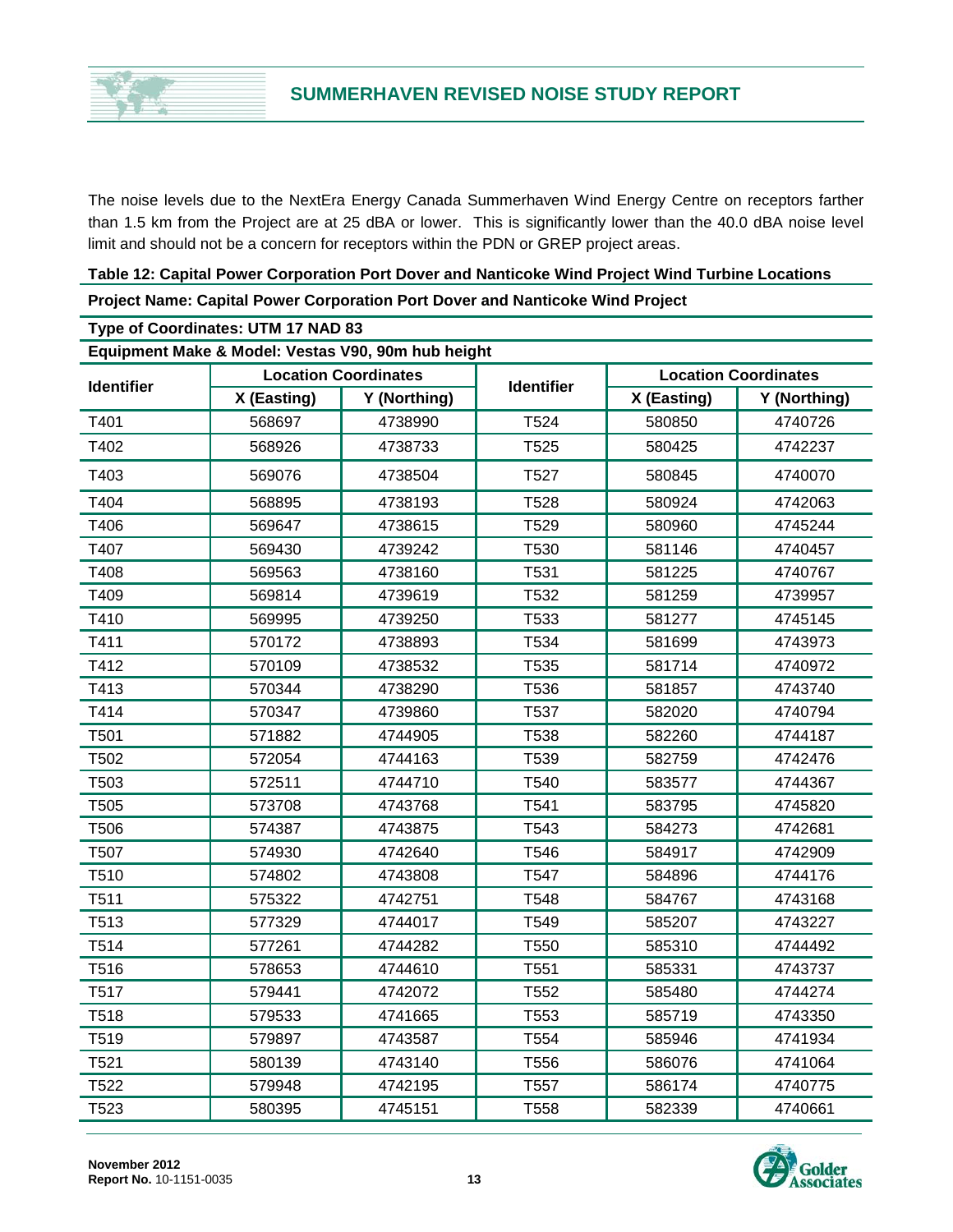#### **Table 13: Samsung Renewable Energy Inc. Grand Renewable Energy Park Wind Turbine Locations Project Name: Samsung Renewable Energy Inc. Grand Renewable Energy Park**

| Type of Coordinates: UTM 17 NAD 83<br>Equipment Make & Model: Siemens SWT-2.3-101 WTGs, 99.5 m hub height |             |                             |                   |             |                             |  |  |  |  |
|-----------------------------------------------------------------------------------------------------------|-------------|-----------------------------|-------------------|-------------|-----------------------------|--|--|--|--|
|                                                                                                           |             | <b>Location Coordinates</b> |                   |             | <b>Location Coordinates</b> |  |  |  |  |
| <b>Identifier</b>                                                                                         | X (Easting) | Y (Northing)                | <b>Identifier</b> | X (Easting) | Y (Northing)                |  |  |  |  |
| Samsung10                                                                                                 | 593994      | 4748442                     | Samsung36         | 590002      | 4755767                     |  |  |  |  |
| Samsung58                                                                                                 | 589733      | 4750362                     | Samsung37         | 602481      | 4749039                     |  |  |  |  |
| Samsung1                                                                                                  | 607287      | 4746785                     | Samsung38         | 602608      | 4749469                     |  |  |  |  |
| Samsung2                                                                                                  | 605035      | 4746639                     | Samsung39         | 603875      | 4749401                     |  |  |  |  |
| Samsung3                                                                                                  | 606942      | 4746830                     | Samsung40         | 604239      | 4749614                     |  |  |  |  |
| Samsung4                                                                                                  | 604861      | 4746993                     | Samsung41         | 590395      | 4753879                     |  |  |  |  |
| Samsung5                                                                                                  | 602757      | 4745791                     | Samsung42         | 600381      | 4750377                     |  |  |  |  |
| Samsung6                                                                                                  | 606513      | 4747319                     | Samsung43         | 588466      | 4752970                     |  |  |  |  |
| Samsung7                                                                                                  | 608495      | 4747949                     | Samsung44         | 599489      | 4748483                     |  |  |  |  |
| Samsung8                                                                                                  | 607477      | 4747512                     | Samsung45         | 590085      | 4753880                     |  |  |  |  |
| Samsung9                                                                                                  | 600290      | 4745005                     | Samsung46         | 590582      | 4751836                     |  |  |  |  |
| Samsung11                                                                                                 | 603472      | 4748075                     | Samsung47         | 604740      | 4750499                     |  |  |  |  |
| Samsung12                                                                                                 | 601479      | 4747111                     | Samsung48         | 594126      | 4750504                     |  |  |  |  |
| Samsung13                                                                                                 | 594663      | 4751618                     | Samsung49         | 608750      | 4749784                     |  |  |  |  |
| Samsung14                                                                                                 | 603952      | 4750047                     | Samsung50         | 609091      | 4749844                     |  |  |  |  |
| Samsung15                                                                                                 | 608232      | 4749798                     | Samsung51         | 601762      | 4745085                     |  |  |  |  |
| Samsung16                                                                                                 | 594352      | 4749960                     | Samsung52         | 599708      | 4748016                     |  |  |  |  |
| Samsung17                                                                                                 | 598648      | 4747922                     | Samsung53         | 600301      | 4748359                     |  |  |  |  |
| Samsung18                                                                                                 | 587941      | 4753452                     | Samsung54         | 607370      | 4746400                     |  |  |  |  |
| Samsung19                                                                                                 | 606366      | 4749368                     | Samsung55         | 600136      | 4746677                     |  |  |  |  |
| Samsung20                                                                                                 | 592573      | 4749463                     | Samsung56         | 598675      | 4750335                     |  |  |  |  |
| Samsung21                                                                                                 | 602692      | 4746290                     | Samsung57         | 606650      | 4751283                     |  |  |  |  |
| Samsung22                                                                                                 | 601756      | 4751401                     | Samsung59         | 614355      | 4748118                     |  |  |  |  |
| Samsung23                                                                                                 | 591178      | 4751634                     | Samsung60         | 614974      | 4747470                     |  |  |  |  |
| Samsung24                                                                                                 | 592280      | 4749799                     | Samsung61         | 614326      | 4747732                     |  |  |  |  |
| Samsung25                                                                                                 | 599133      | 4750265                     | Samsung62         | 614680      | 4748176                     |  |  |  |  |
| Samsung26                                                                                                 | 607589      | 4749481                     | Samsung63         | 614750      | 4747811                     |  |  |  |  |
| Samsung27                                                                                                 | 598999      | 4748313                     | Samsung64         | 614705      | 4747338                     |  |  |  |  |
| Samsung28                                                                                                 | 591339      | 4752273                     | Samsung65         | 611480      | 4747403                     |  |  |  |  |
| Samsung29                                                                                                 | 599967      | 4750467                     | Samsung66         | 611758      | 4747387                     |  |  |  |  |
| Samsung30                                                                                                 | 606959      | 4749603                     | Samsung67         | 612236      | 4747633                     |  |  |  |  |
| Samsung33                                                                                                 | 589588      | 4755581                     | Samsung68         | 602131      | 4748909                     |  |  |  |  |
| Samsung34                                                                                                 | 589790      | 4753921                     | Samsung69         | 606923      | 4747368                     |  |  |  |  |
| Samsung35                                                                                                 | 602880      | 4749652                     |                   |             |                             |  |  |  |  |

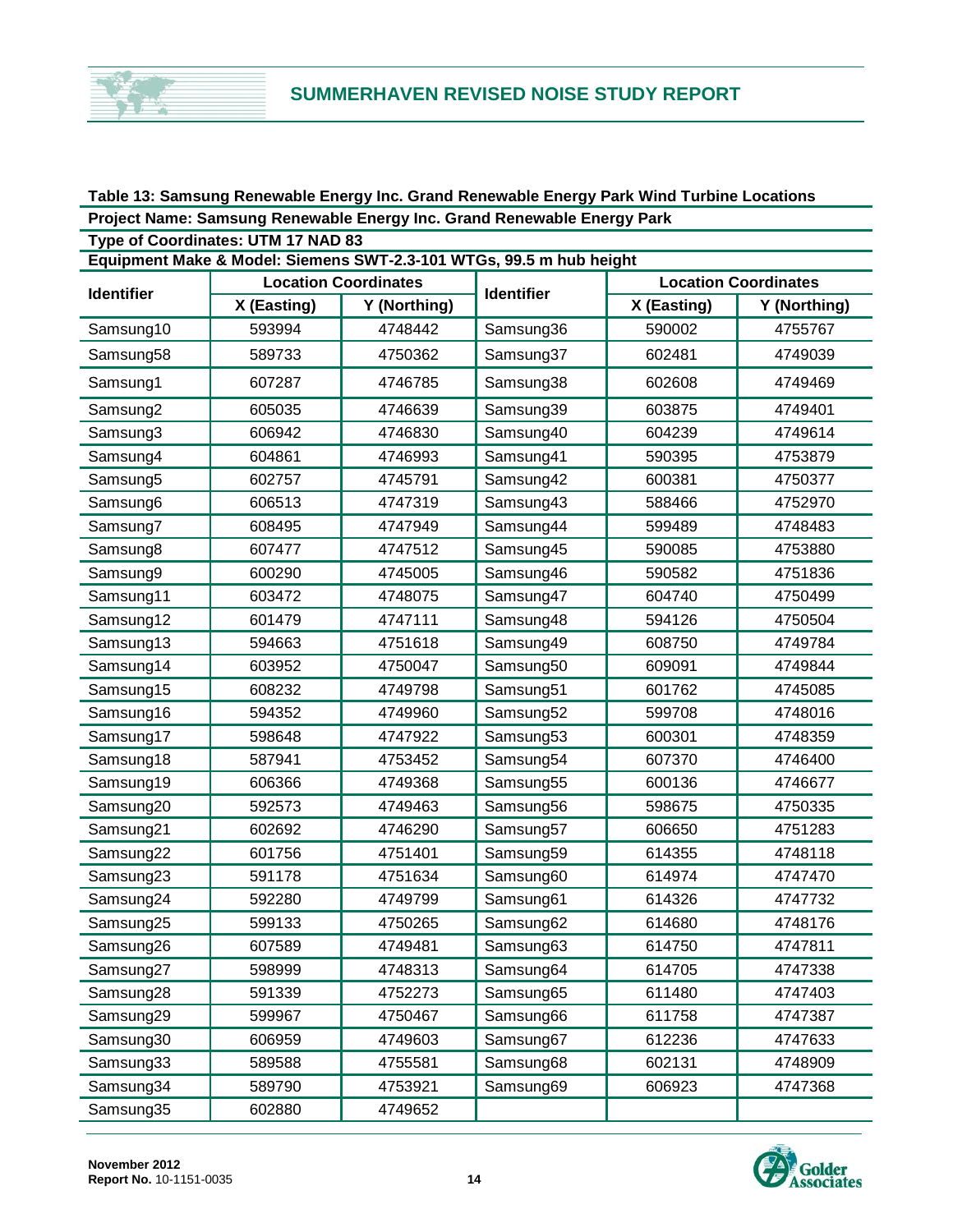

**Table 14: Samsung Renewable Energy Inc. Grand Renewable Energy Park - Solar Farm Transformer Locations**

**Project Name: Samsung Renewable Energy Inc. Grand Renewable Energy Park**

| Type of Coordinates: UTM 17 NAD 83 |             |                                                                |                   |             |                             |  |  |  |
|------------------------------------|-------------|----------------------------------------------------------------|-------------------|-------------|-----------------------------|--|--|--|
|                                    |             | Equipment Make & Model: 1MVA 34.5 kV free-standing transformer |                   |             |                             |  |  |  |
|                                    |             | <b>Location Coordinates</b>                                    |                   |             | <b>Location Coordinates</b> |  |  |  |
| <b>Identifier</b>                  | X (Easting) | Y (Northing)                                                   | <b>Identifier</b> | X (Easting) | Y (Northing)                |  |  |  |
| Tr601                              | 596363      | 4750350                                                        | Tr651             | 597187      | 4748987                     |  |  |  |
| Tr602                              | 596176      | 4750180                                                        | Tr652             | 596410      | 4748810                     |  |  |  |
| Tr603                              | 596369      | 4750177                                                        | Tr653             | 596547      | 4748810                     |  |  |  |
| Tr604                              | 596506      | 4750177                                                        | <b>Tr654</b>      | 596684      | 4748810                     |  |  |  |
| Tr605                              | 596672      | 4750178                                                        | <b>Tr655</b>      | 596821      | 4748810                     |  |  |  |
| Tr606                              | 596781      | 4750176                                                        | Tr656             | 596915      | 4748981                     |  |  |  |
| Tr607                              | 596097      | 4750009                                                        | Tr657             | 597189      | 4748981                     |  |  |  |
| Tr608                              | 596234      | 4750171                                                        | <b>Tr658</b>      | 596516      | 4748473                     |  |  |  |
| Tr609                              | 596371      | 4750171                                                        | Tr659             | 596653      | 4748473                     |  |  |  |
| Tr610                              | 596508      | 4750171                                                        | Tr661             | 597130      | 4748216                     |  |  |  |
| Tr611                              | 596645      | 4750170                                                        | Tr662             | 597197      | 4748226                     |  |  |  |
| Tr612                              | 596782      | 4750169                                                        | Tr663             | 597268      | 4748226                     |  |  |  |
| Tr613                              | 596017      | 4749838                                                        | Tr664             | 597338      | 4748226                     |  |  |  |
| Tr614                              | 596210      | 4749834                                                        | Tr665             | 597414      | 4748225                     |  |  |  |
| Tr615                              | 596348      | 4749834                                                        | Tr666             | 597126      | 4750395                     |  |  |  |
| Tr616                              | 596485      | 4749834                                                        | Tr667             | 597262      | 4750395                     |  |  |  |
| Tr617                              | 596622      | 4749834                                                        | Tr668             | 597398      | 4750395                     |  |  |  |
| Tr618                              | 596759      | 4749833                                                        | <b>Tr669</b>      | 597530      | 4750396                     |  |  |  |
| Tr619                              | 596896      | 4749833                                                        | Tr670             | 597711      | 4750377                     |  |  |  |
| Tr620                              | 595938      | 4749827                                                        | Tr671             | 597849      | 4750377                     |  |  |  |
| Tr621                              | 596075      | 4749828                                                        | Tr672             | 597986      | 4750377                     |  |  |  |
| Tr622                              | 596212      | 4749828                                                        | Tr673             | 597049      | 4750389                     |  |  |  |
| Tr623                              | 596349      | 4749828                                                        | Tr674             | 597186      | 4750389                     |  |  |  |
| Tr624                              | 596487      | 4749828                                                        | Tr675             | 597322      | 4750389                     |  |  |  |
| Tr625                              | 596624      | 4749828                                                        | Tr676             | 597458      | 4750389                     |  |  |  |
| Tr626                              | 596761      | 4749827                                                        | Tr677             | 597567      | 4750388                     |  |  |  |
| Tr627                              | 596898      | 4749827                                                        | Tr678             | 597713      | 4750371                     |  |  |  |
| <b>Tr628</b>                       | 595996      | 4749657                                                        | Tr679             | 597982      | 4750371                     |  |  |  |
| Tr629                              | 596133      | 4749656                                                        | Tr680             | 596998      | 4750215                     |  |  |  |
| Tr630                              | 596270      | 4749656                                                        | Tr681             | 597107      | 4750052                     |  |  |  |
| Tr631                              | 596122      | 4749410                                                        | <b>Tr682</b>      | 597243      | 4750052                     |  |  |  |

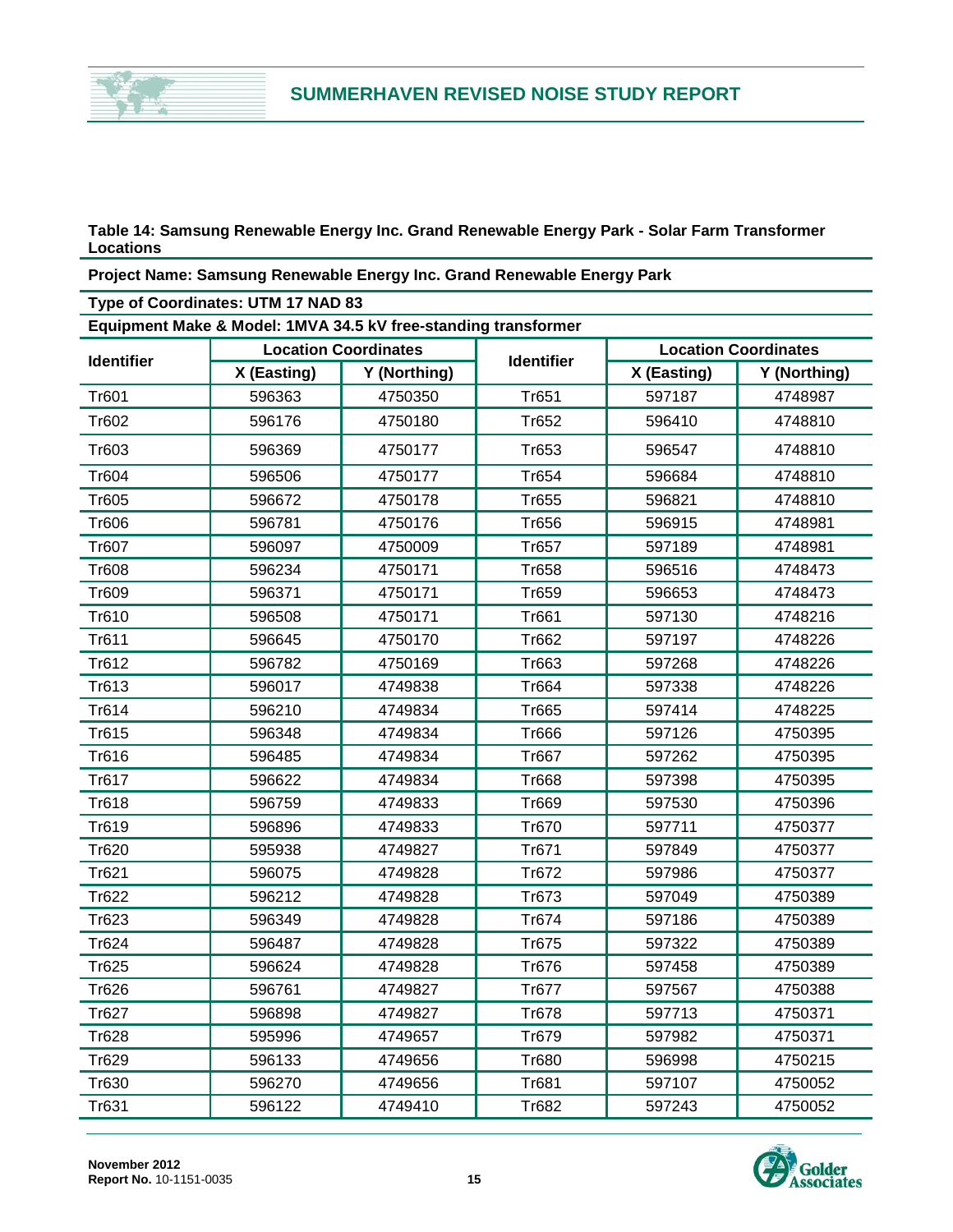### **SUMMERHAVEN REVISED NOISE STUDY REPORT**

| <b>Identifier</b> |             | <b>Location Coordinates</b> | <b>Identifier</b> |             | <b>Location Coordinates</b> |
|-------------------|-------------|-----------------------------|-------------------|-------------|-----------------------------|
|                   | X (Easting) | Y (Northing)                |                   | X (Easting) | Y (Northing)                |
| Tr632             | 596121      | 4749399                     | Tr683             | 597380      | 4750052                     |
| Tr633             | 596192      | 4749399                     | Tr684             | 597516      | 4750052                     |
| Tr634             | 596799      | 4749656                     | Tr685             | 597625      | 4750055                     |
| Tr635             | 596936      | 4749656                     | Tr686             | 597404      | 4750046                     |
| Tr636             | 596907      | 4749159                     | Tr687             | 597216      | 4750046                     |
| Tr637             | 597044      | 4749159                     | Tr688             | 597041      | 4750043                     |
| Tr638             | 596635      | 4749153                     | Tr689             | 597269      | 4749212                     |
| Tr639             | 596772      | 4749153                     | Tr690             | 597443      | 4749211                     |
| Tr640             | 596909      | 4749153                     | Tr691             | 597730      | 4749211                     |
| Tr641             | 597046      | 4749153                     | Tr692             | 597929      | 4749212                     |
| Tr642             | 597206      | 4748987                     | Tr693             | 597323      | 4749202                     |
| Tr643             | 596294      | 4748988                     | Tr694             | 597435      | 4749205                     |
| Tr644             | 596338      | 4748812                     | Tr695             | 597571      | 4749205                     |
| Tr645             | 596409      | 4748816                     | Tr696             | 597707      | 4749205                     |
| Tr646             | 596546      | 4748816                     | Tr697             | 597843      | 4749205                     |
| Tr647             | 596683      | 4748816                     | Tr698             | 597952      | 4749204                     |
| Tr648             | 596820      | 4748816                     | Tr699             | 597476      | 4748953                     |
| Tr649             | 596613      | 4748897                     | Tr700             | 597745      | 4748953                     |
| Tr650             | 597050      | 4748987                     | Tr701             | 597542      | 4748947                     |

**Table 15: Samsung Renewable Energy Inc. Grand Renewable Energy Park - Solar Farm Inverter Locations**

**Project Name: Samsung Renewable Energy Inc. Grand Renewable Energy Park**

**Type of Coordinates: UTM 17 NAD 83**

**Equipment Make & Model: two 500 kW SMA SC500HE-US housed in an SMA MV-PP enclosure**

| <b>Identifier</b> |             | <b>Location Coordinates</b> | <b>Identifier</b> |             | <b>Location Coordinates</b> |
|-------------------|-------------|-----------------------------|-------------------|-------------|-----------------------------|
|                   | X (Easting) | Y (Northing)                |                   | X (Easting) | Y (Northing)                |
| Tr702             | 596362      | 4750352                     | Tr802             | 597230      | 4748818                     |
| Tr704             | 596175      | 4750179                     | Tr806             | 596409      | 4748809                     |
| Tr706             | 596368      | 4750179                     | Tr808             | 596546      | 4748809                     |
| Tr708             | 596505      | 4750179                     | Tr810             | 596683      | 4748808                     |
| Tr710             | 596671      | 4750176                     | Tr812             | 596821      | 4748808                     |
| Tr712             | 596780      | 4750177                     | Tr814             | 596958      | 4748808                     |
| Tr714             | 596096      | 4750007                     | Tr816             | 597232      | 4748808                     |
| Tr716             | 596233      | 4750169                     | Tr818             | 596515      | 4748475                     |
| Tr718             | 596370      | 4750169                     | Tr820             | 596652      | 4748475                     |
| Tr720             | 596507      | 4750169                     | Tr822             | 597129      | 4748557                     |

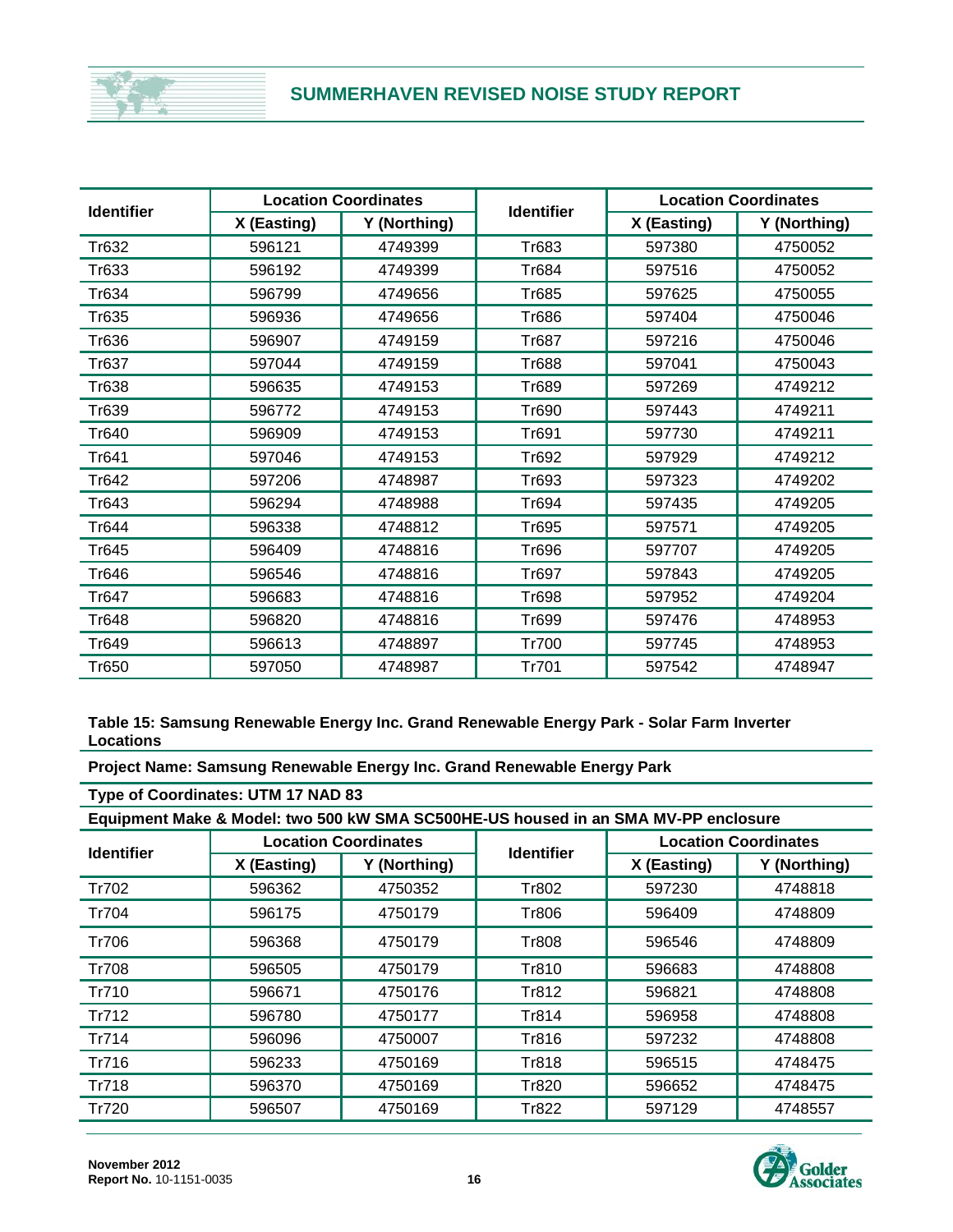### **SUMMERHAVEN REVISED NOISE STUDY REPORT**

| <b>Identifier</b> |             | <b>Location Coordinates</b> |                   | <b>Location Coordinates</b> |              |
|-------------------|-------------|-----------------------------|-------------------|-----------------------------|--------------|
|                   | X (Easting) | Y (Northing)                | <b>Identifier</b> | X (Easting)                 | Y (Northing) |
| Tr722             | 596644      | 4750168                     | Tr824             | 597196                      | 4748567      |
| Tr724             | 596782      | 4750168                     | Tr826             | 597267                      | 4748567      |
| <b>Tr726</b>      | 596017      | 4749836                     | Tr828             | 597337                      | 4748567      |
| <b>Tr728</b>      | 596210      | 4749836                     | Tr830             | 597413                      | 4748223      |
| Tr730             | 596347      | 4749836                     | Tr832             | 597125                      | 4750397      |
| Tr732             | 596484      | 4749836                     | Tr834             | 597261                      | 4750397      |
| Tr734             | 596621      | 4749835                     | Tr836             | 597397                      | 4750397      |
| Tr736             | 596758      | 4749835                     | Tr838             | 597530                      | 4750398      |
| Tr738             | 596895      | 4749835                     | Tr840             | 597711                      | 4750379      |
| Tr740             | 595937      | 4749825                     | Tr842             | 597848                      | 4750379      |
| Tr742             | 596074      | 4749826                     | Tr844             | 597985                      | 4750379      |
| Tr744             | 596212      | 4749826                     | Tr846             | 597049                      | 4750388      |
| Tr746             | 596349      | 4749826                     | Tr848             | 597185                      | 4750388      |
| Tr748             | 596486      | 4749826                     | Tr850             | 597321                      | 4750387      |
| Tr750             | 596623      | 4749826                     | Tr852             | 597458                      | 4750387      |
| Tr752             | 596760      | 4749826                     | Tr854             | 597566                      | 4750386      |
| Tr754             | 596897      | 4749826                     | Tr856             | 597712                      | 4750370      |
| Tr756             | 595995      | 4749655                     | Tr858             | 597982                      | 4750370      |
| <b>Tr758</b>      | 596132      | 4749655                     | Tr860             | 596998                      | 4750216      |
| Tr760             | 596270      | 4749655                     | Tr862             | 597106                      | 4750054      |
| Tr762             | 596798      | 4749654                     | Tr864             | 597243                      | 4750054      |
| Tr764             | 596936      | 4749654                     | Tr866             | 597379                      | 4750054      |
| Tr766             | 596121      | 4749408                     | Tr868             | 597515                      | 4750054      |
| <b>Tr768</b>      | 596191      | 4749397                     | Tr870             | 597624                      | 4750053      |
| Tr770             | 596906      | 4749161                     | Tr872             | 597040                      | 4750045      |
| Tr772             | 597044      | 4749161                     | Tr874             | 597215                      | 4750045      |
| Tr774             | 596121      | 4749397                     | Tr876             | 597403                      | 4750044      |
| Tr776             | 596293      | 4748986                     | <b>Tr878</b>      | 597268                      | 4749214      |
| Tr778             | 596634      | 4749152                     | Tr880             | 597443                      | 4749213      |
| <b>Tr780</b>      | 596771      | 4749151                     | <b>Tr882</b>      | 597730                      | 4749213      |
| Tr782             | 596908      | 4749151                     | Tr884             | 597928                      | 4749214      |
| Tr784             | 597046      | 4749151                     | Tr886             | 597323                      | 4749204      |
| <b>Tr786</b>      | 597206      | 4748989                     | <b>Tr888</b>      | 597434                      | 4749204      |
| <b>Tr788</b>      | 596337      | 4748810                     | Tr890             | 597570                      | 4749203      |
| Tr790             | 596408      | 4748818                     | Tr892             | 597706                      | 4749203      |
| Tr792             | 596545      | 4748818                     | Tr894             | 597843                      | 4749203      |
| Tr794             | 596682      | 4748818                     | Tr896             | 597951                      | 4749203      |
| <b>Tr796</b>      | 596819      | 4748818                     | <b>Tr898</b>      | 597476                      | 4748955      |

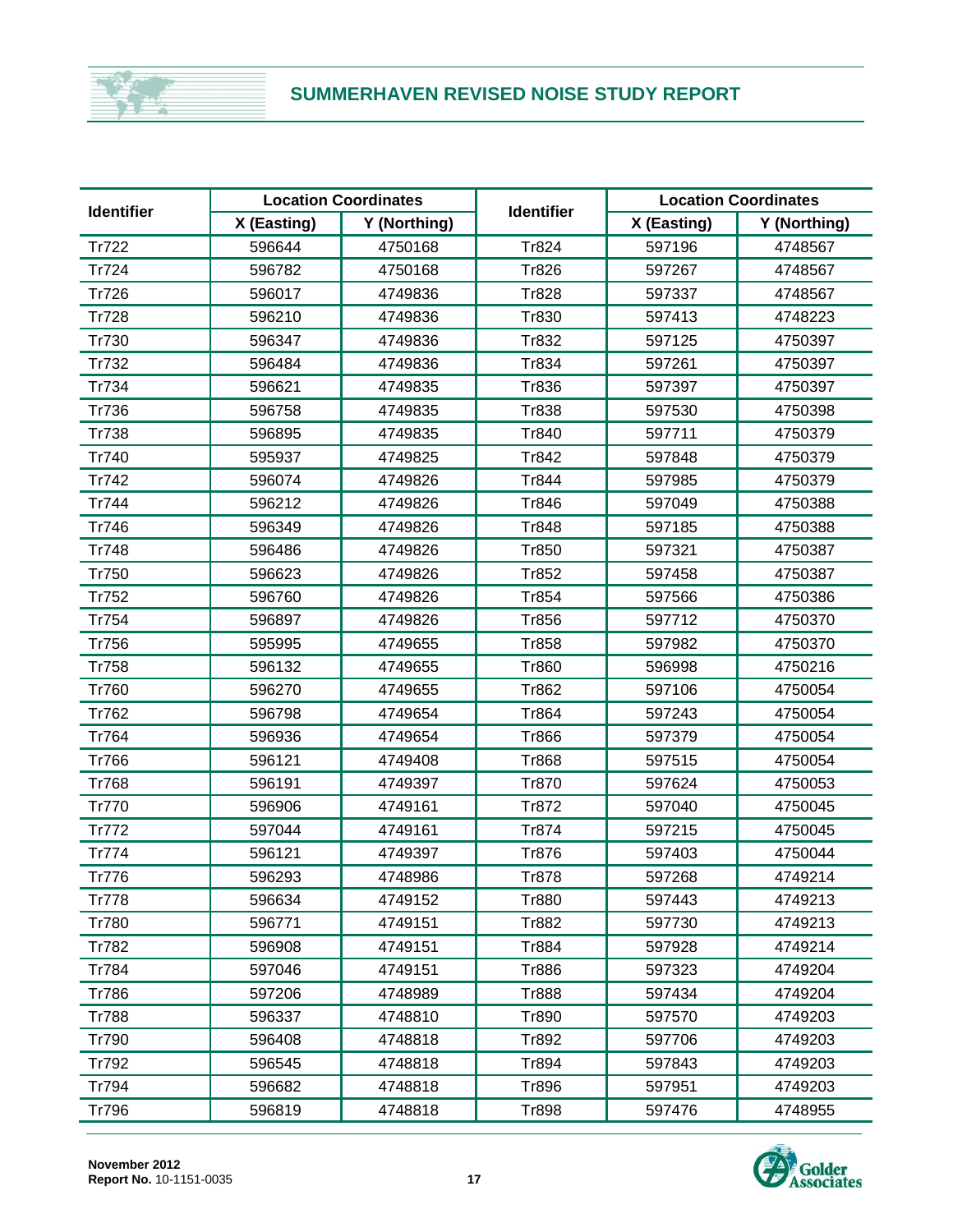

| <b>Identifier</b> |             | <b>Location Coordinates</b> | <b>Identifier</b> | <b>Location Coordinates</b><br>Y (Northing)<br>X (Easting)<br>597744<br>4748955 |         |  |
|-------------------|-------------|-----------------------------|-------------------|---------------------------------------------------------------------------------|---------|--|
|                   | X (Easting) | Y (Northing)                |                   |                                                                                 |         |  |
| Tr798             | 596956      | 4748818                     | Tr900             |                                                                                 |         |  |
| Tr800             | 597093      | 4748818                     | Tr902             | 597541                                                                          | 4748946 |  |

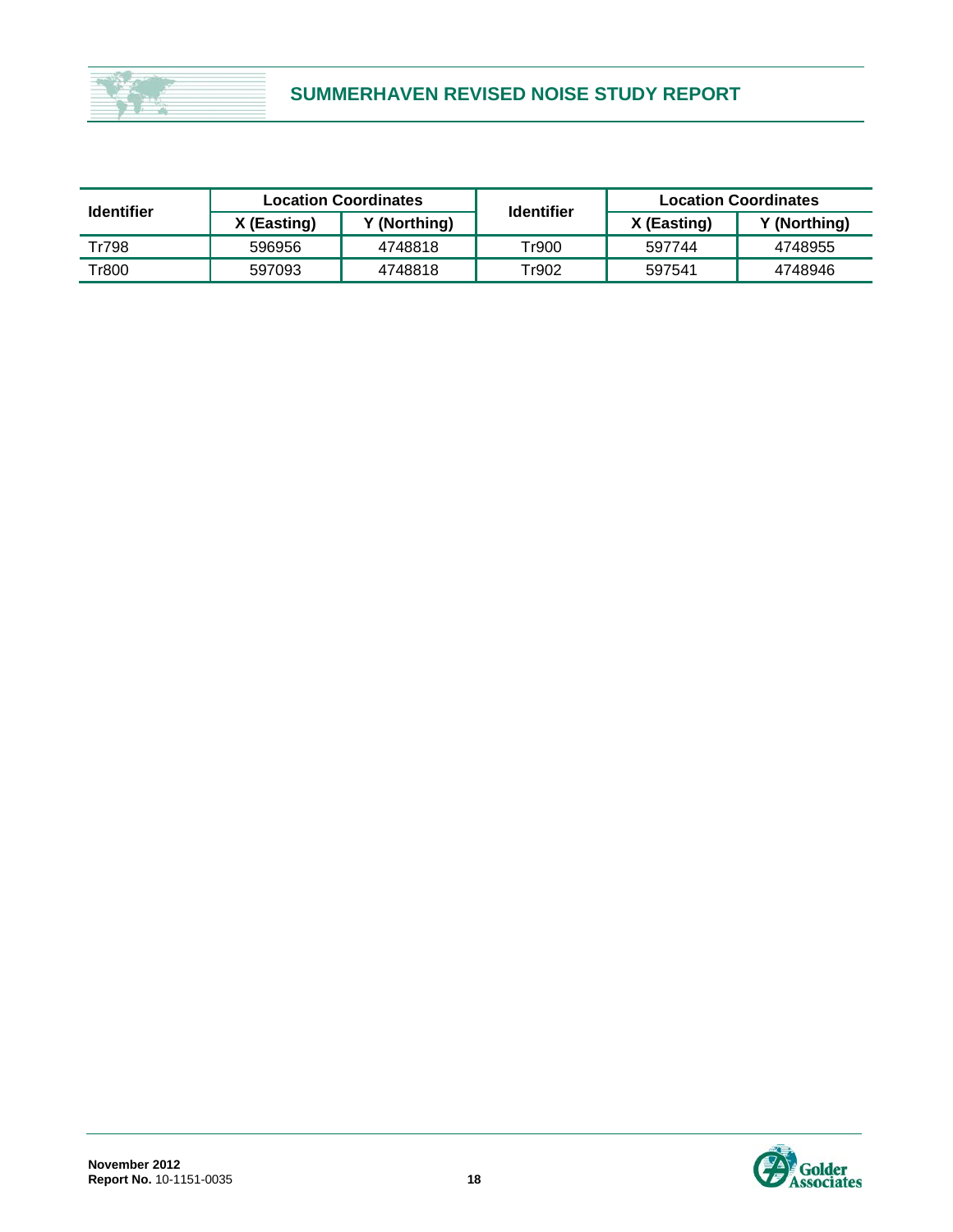

#### **Table 16: Capital Power Corporation Port Dover and Nanticoke Wind Project Substation Transformer Location**

| <b>Identifier</b> | <b>Location Coordinates</b> |              |
|-------------------|-----------------------------|--------------|
|                   | X (Easting)                 | Y (Northing) |
| Transformer       | 576096                      | 4746561      |

#### **Table 17: Samsung Renewable Energy Inc. Grand Renewable Energy Project Substation Transformer Location**

| <b>Identifier</b>      | <b>Location Coordinates</b> |              |  |  |  |  |  |  |
|------------------------|-----------------------------|--------------|--|--|--|--|--|--|
|                        | X (Easting)                 | Y (Northing) |  |  |  |  |  |  |
| Wind Farm Transformer  | 596520                      | 4749103      |  |  |  |  |  |  |
| Solar Farm Transformer | 596520                      | 4749113      |  |  |  |  |  |  |

#### **Table 18: Combined Noise Impact Assessment Summary - Points of Reception**

| Point of<br><b>Reception ID</b> | Distance to<br><b>Nearest Wind</b><br>Turbine (m) | <b>Nearest</b><br><b>Turbine ID</b> | <b>Calculated Overall SPL (dBA) at</b><br><b>Receptor Locations at Selected Wind</b> | <b>Sound Level Limit at</b><br><b>Selected Wind Speeds</b><br>(dBA) |   |  |    |    |  | <b>Compliance with</b><br><b>MOE Limits?</b> |   |  |    |  |
|---------------------------------|---------------------------------------------------|-------------------------------------|--------------------------------------------------------------------------------------|---------------------------------------------------------------------|---|--|----|----|--|----------------------------------------------|---|--|----|--|
|                                 |                                                   |                                     | ≤ 6                                                                                  |                                                                     | 8 |  | 10 | ≤6 |  | 8                                            | q |  | 10 |  |
| <b>POR001</b>                   |                                                   |                                     |                                                                                      |                                                                     |   |  |    |    |  |                                              |   |  |    |  |
| <b>POR002</b>                   | Refer to attached CD for Table 13.                |                                     |                                                                                      |                                                                     |   |  |    |    |  |                                              |   |  |    |  |
| <b>POR003</b>                   |                                                   |                                     |                                                                                      |                                                                     |   |  |    |    |  |                                              |   |  |    |  |

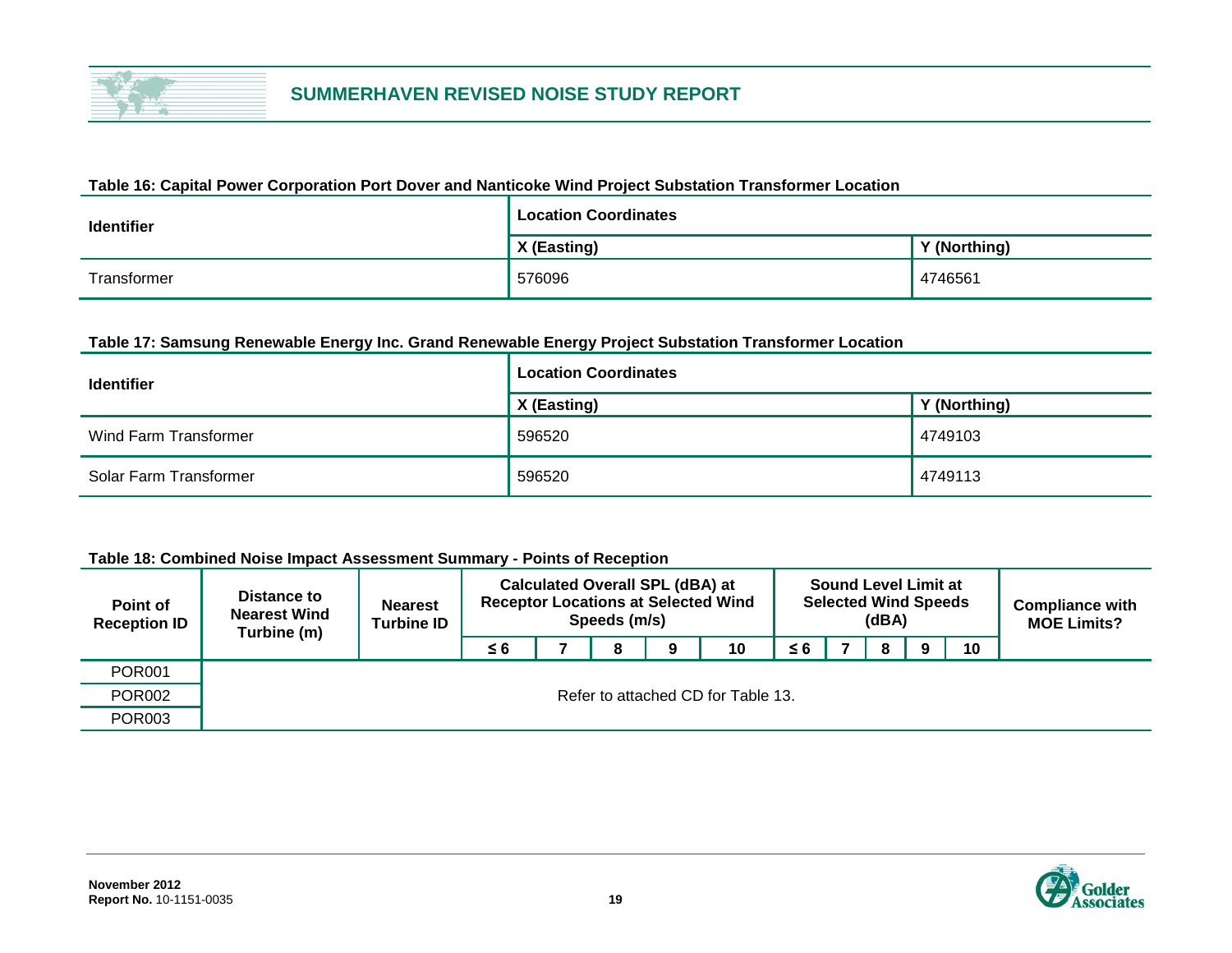

| <b>Participating Receptor</b><br>ID | <b>Distance to Nearest Wind Turbine</b><br>(m) | <b>Nearest Turbine</b><br>ID | <b>Calculated Sound Level at Selected Wind Speeds</b><br>(dBA) |  |   |  |    |  |  |  |
|-------------------------------------|------------------------------------------------|------------------------------|----------------------------------------------------------------|--|---|--|----|--|--|--|
|                                     |                                                |                              | ≤ 6                                                            |  | 8 |  | 10 |  |  |  |
| PR001                               |                                                |                              |                                                                |  |   |  |    |  |  |  |
| <b>PR002</b>                        | Refer to attached CD for Table 14.             |                              |                                                                |  |   |  |    |  |  |  |
| PR003                               |                                                |                              |                                                                |  |   |  |    |  |  |  |

#### **Table 19: Combined Noise Impact Assessment Summary - Participating Receptors**

**Table 20A: Cumulative Effects – 6 m/s**

| Receptor<br>ID | <b>Closest</b><br><b>Summerhaven</b><br><b>Source</b> |                                    | <b>Contribution of</b><br><b>Summerhaven</b><br>Project | <b>Closest</b><br><b>Capital Power</b><br><b>Source</b> |    | <b>Contribution of</b><br><b>Capital Power</b><br>Project (dBA) | <b>Closest GREP</b><br><b>Project Source</b> |    | <b>Contribution</b><br>of Samsung<br>Project (dBA) | <b>Total Predicted Level</b><br>(dBA) CADNA |  |  |  |
|----------------|-------------------------------------------------------|------------------------------------|---------------------------------------------------------|---------------------------------------------------------|----|-----------------------------------------------------------------|----------------------------------------------|----|----------------------------------------------------|---------------------------------------------|--|--|--|
|                | <b>Distance</b>                                       | ID                                 |                                                         | <b>Distance</b>                                         | ID |                                                                 | <b>Distance</b>                              | ID |                                                    |                                             |  |  |  |
| <b>POR001</b>  |                                                       |                                    |                                                         |                                                         |    |                                                                 |                                              |    |                                                    |                                             |  |  |  |
| <b>POR002</b>  |                                                       | Refer to attached CD for Table 20A |                                                         |                                                         |    |                                                                 |                                              |    |                                                    |                                             |  |  |  |
| <b>POR003</b>  |                                                       |                                    |                                                         |                                                         |    |                                                                 |                                              |    |                                                    |                                             |  |  |  |

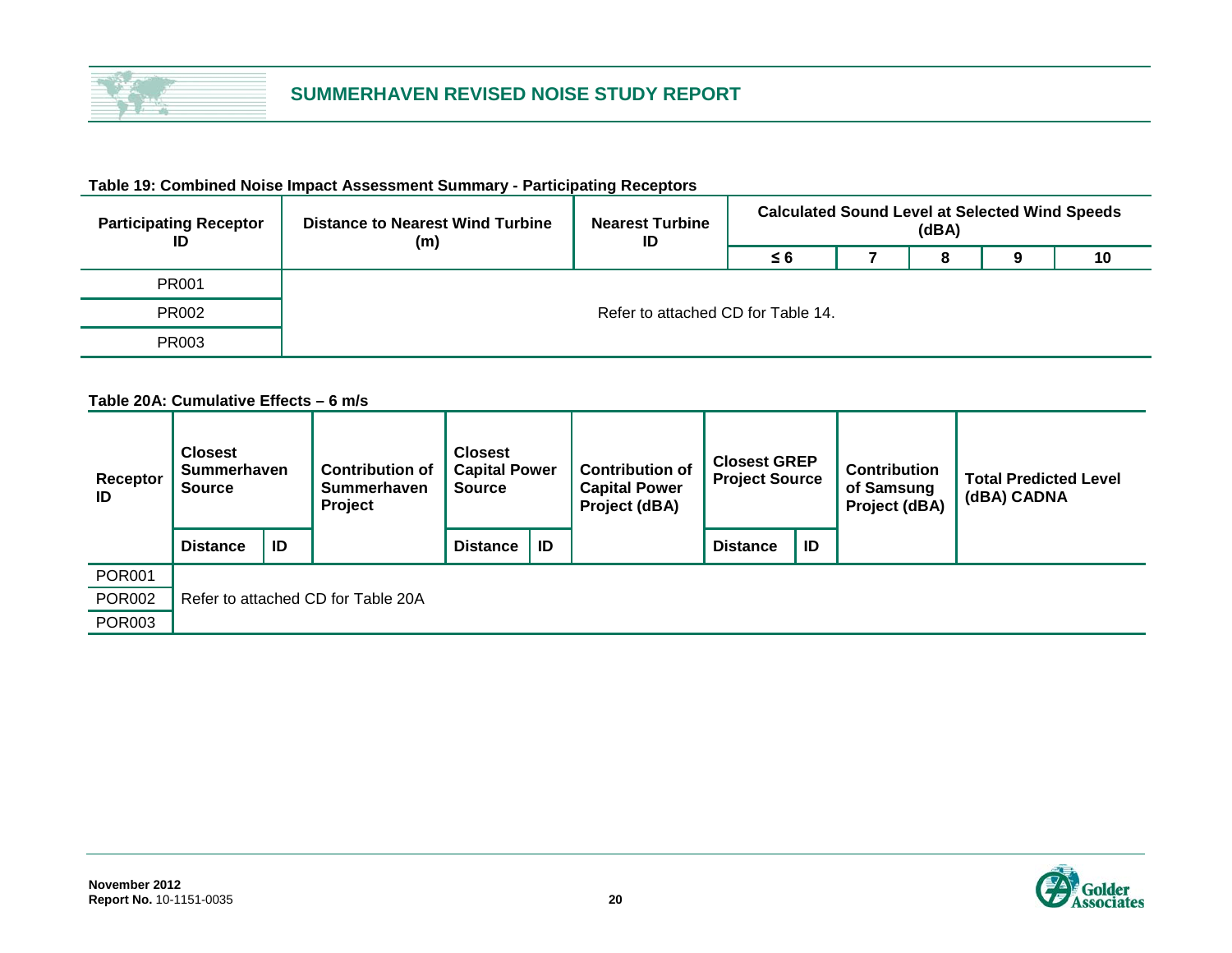

#### **Table 20B: Cumulative Effects – 7 m/s**

| Receptor<br>ID | <b>Closest</b><br><b>Summerhaven</b><br><b>Source</b> |                                    | <b>Contribution of</b><br><b>Summerhaven</b><br>Project | <b>Closest</b><br><b>Capital Power</b><br><b>Source</b> |    | <b>Contribution of</b><br><b>Capital Power</b><br>Project (dBA) | <b>Closest GREP</b><br><b>Project Source</b> |    | <b>Contribution</b><br>of Samsung<br>Project (dBA) | <b>Total Predicted Level</b><br>(dBA) CADNA |  |  |
|----------------|-------------------------------------------------------|------------------------------------|---------------------------------------------------------|---------------------------------------------------------|----|-----------------------------------------------------------------|----------------------------------------------|----|----------------------------------------------------|---------------------------------------------|--|--|
|                | <b>Distance</b>                                       | ID                                 |                                                         | <b>Distance</b>                                         | ID |                                                                 | <b>Distance</b>                              | ID |                                                    |                                             |  |  |
| <b>POR001</b>  |                                                       |                                    |                                                         |                                                         |    |                                                                 |                                              |    |                                                    |                                             |  |  |
| <b>POR002</b>  |                                                       | Refer to attached CD for Table 20B |                                                         |                                                         |    |                                                                 |                                              |    |                                                    |                                             |  |  |
| <b>POR003</b>  |                                                       |                                    |                                                         |                                                         |    |                                                                 |                                              |    |                                                    |                                             |  |  |

#### **Table 20C: Cumulative Effects – 8 m/s**

| Receptor<br>ID | <b>Closest</b><br><b>Summerhaven</b><br><b>Source</b> |                                    | <b>Contribution of</b><br><b>Summerhaven</b><br>Project | <b>Closest</b><br><b>Capital Power</b><br><b>Source</b> |    | <b>Contribution of</b><br><b>Capital Power</b><br>Project (dBA) | <b>Closest GREP</b><br><b>Project Source</b> |    | <b>Contribution</b><br>of Samsung<br>Project (dBA) | <b>Total Predicted Level</b><br>(dBA) CADNA |  |  |
|----------------|-------------------------------------------------------|------------------------------------|---------------------------------------------------------|---------------------------------------------------------|----|-----------------------------------------------------------------|----------------------------------------------|----|----------------------------------------------------|---------------------------------------------|--|--|
|                | <b>Distance</b>                                       | ID                                 |                                                         | <b>Distance</b>                                         | ID |                                                                 | <b>Distance</b>                              | ID |                                                    |                                             |  |  |
| <b>POR001</b>  |                                                       |                                    |                                                         |                                                         |    |                                                                 |                                              |    |                                                    |                                             |  |  |
| <b>POR002</b>  |                                                       | Refer to attached CD for Table 20C |                                                         |                                                         |    |                                                                 |                                              |    |                                                    |                                             |  |  |
| <b>POR003</b>  |                                                       |                                    |                                                         |                                                         |    |                                                                 |                                              |    |                                                    |                                             |  |  |

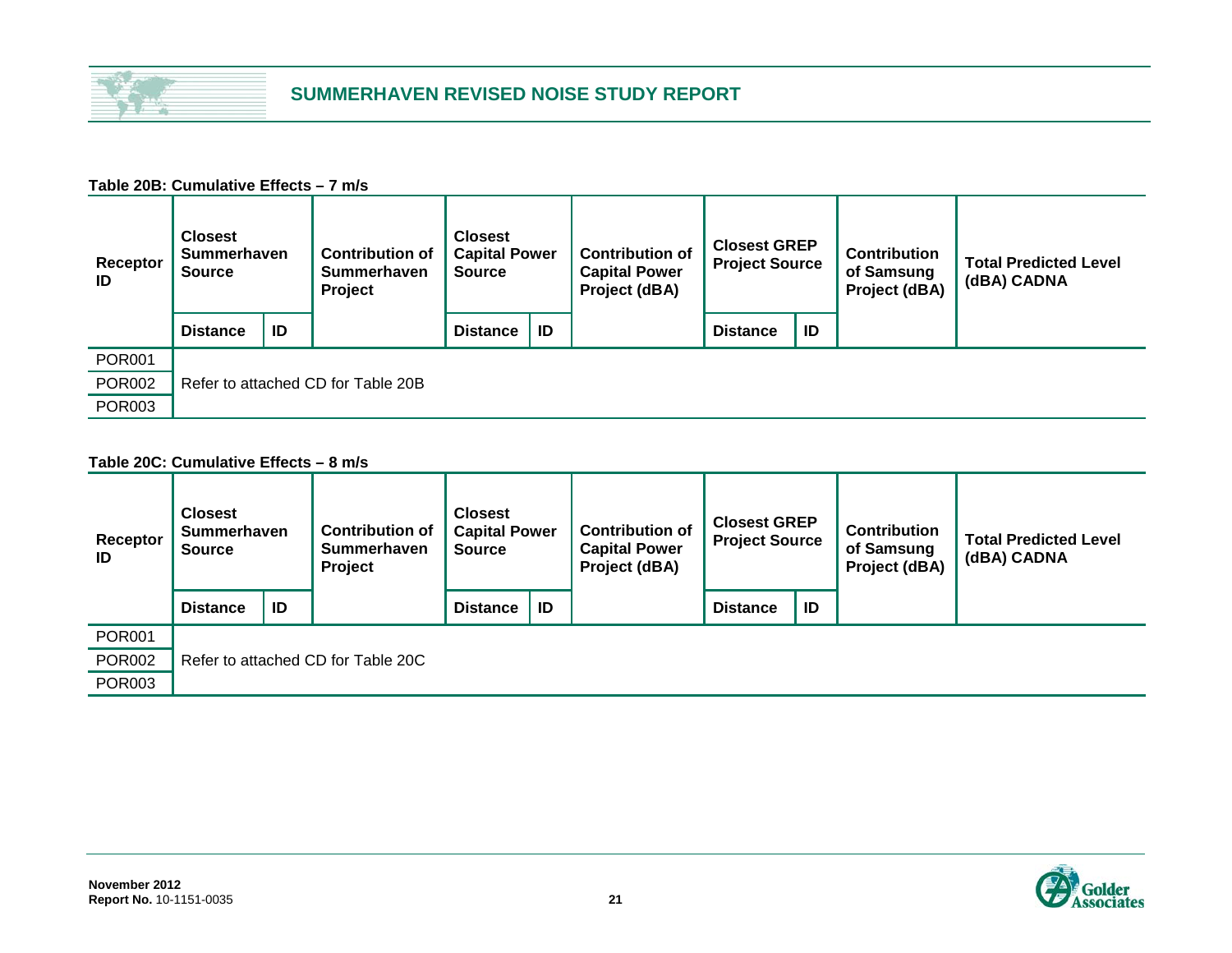## **7.0 CONCLUSION**

Golder was retained by NextEra Energy Canada ULC., to prepare a Revised Noise Study Report for an application for an amended Renewable Energy Approval for the proposed 128.82 MW Project, located in the vicinity of vicinity of Nanticoke, Haldimand County, Ontario. Using manufacturer's noise specifications, Golder has predicted noise levels that are at or below the MOE noise level limits at specified wind speeds. Based on these results, the Project will operate within compliance limits as set out by the MOE.

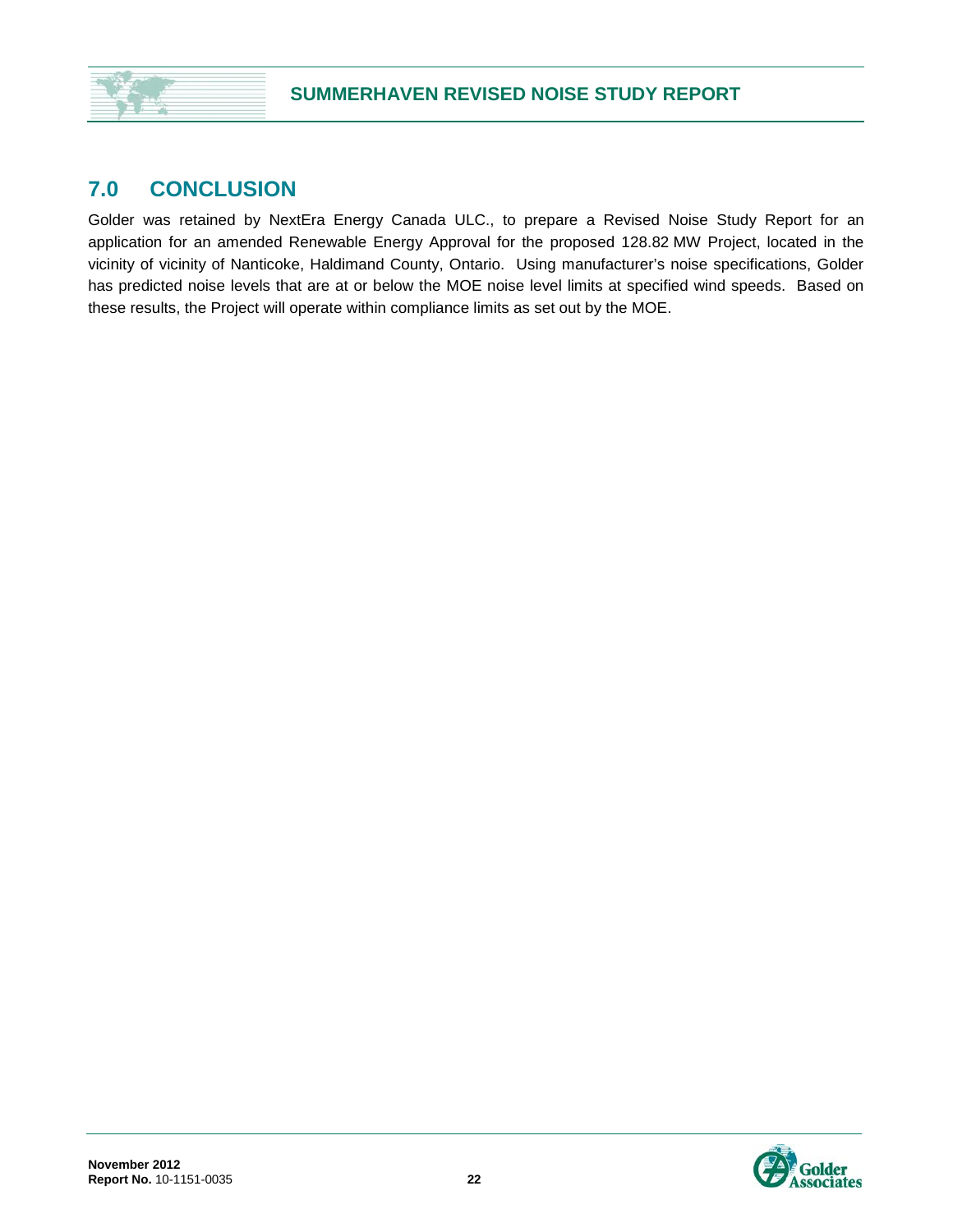## **8.0 REFERENCES**

- Ontario Ministry of the Environment (MOE). 1995. Publication NPC-232: Sound Level Limits for Stationary Sources in Class 3 Areas (Rural), October 1995.
- MOE. 2008. Interpretation For Applying MOE NPC Technical Publications to Wind Turbine Generators. PIBS 4709e, October, 2008.
- MOE. 2010. Technical Bulletin Six: Required Setbacks for Wind Turbines. Queen's Printer for Ontario. PIBS 7441e.
- Siemens. 2010a. SWT-2-3-101 Siemens. URL: http://www.energy.siemens.com/hq/en/power-generation/ renewables/wind-power/wind-turbines/swt-2-3-101.htm. Accessed: September 2010.
- Siemens. 2010b. SWT-2-3-93 Siemens. URL:http://www.energy.siemens.com/hq/en/power-generation/ renewables/wind-power/wind-turbines/swt-2-3-93.htm. Accessed: September 2010.
- Zephyr North, 2012a Port Dover and Nanticoke Wind Project. Noise Assessment Report, Revision 5. Prepared for Capital Power Corporation
- Zephyr North, 2012b Grand Renewable Energy Park. Noise Assessment Report, Revision 2. Prepared for **Stantec**

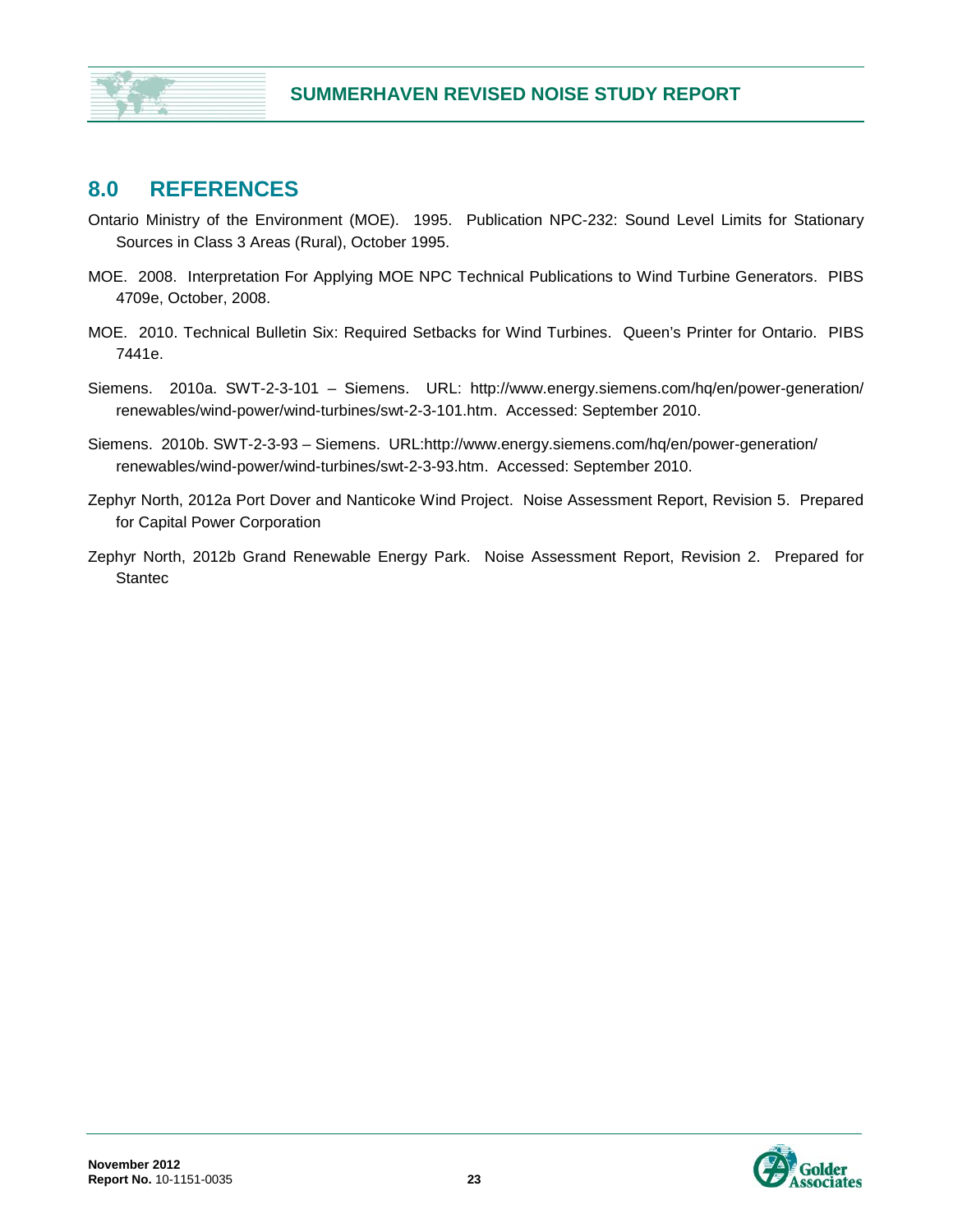

# **Report Signature Page**

#### **GOLDER ASSOCIATES LTD.**

 $1 - 16$ 

Samuel Isono, M.A.Sc., P.Eng. Joe Tomaselli, M.Eng., P.Eng. Acoustics, Noise and Vibration Engineer Associate

*Monald* 

SI/JT/ng

Golder, Golder Associates and the GA globe design are trademarks of Golder Associates Corporation.

n:\active\2010\1151\10-1151-0035 nextera - wind farm rea - nanticoke\4 - working rea reports\8 - noise study report\version 6\10-1151-0035 rpt nov 2012 nextera summerhaven noise.docx